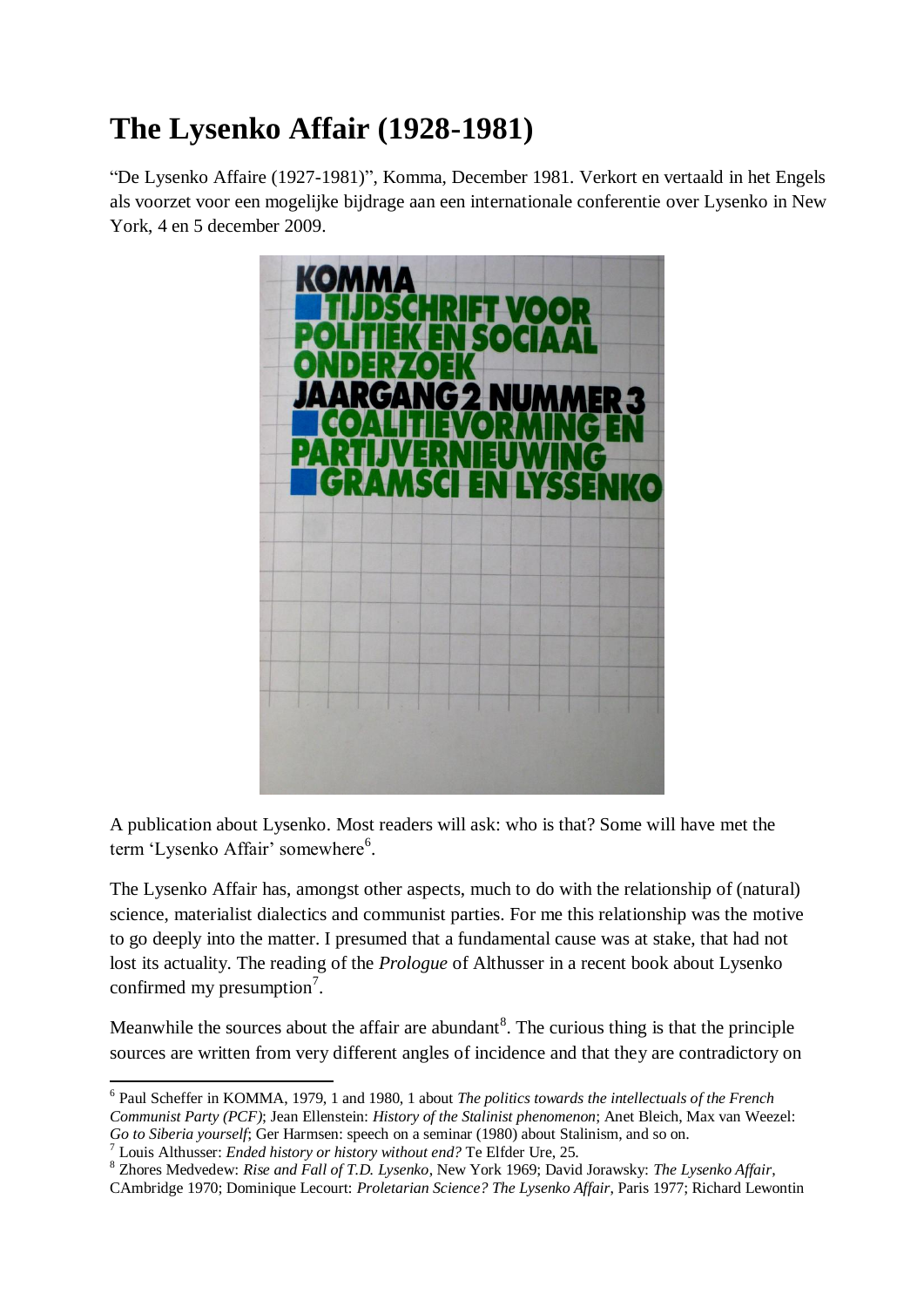major issues. Though, when relating all the data and events an image imposes itself: the pieces of the puzzle match. But the puzzle is far from completed.

My method in this essay is that I shall make ever wider circles around the Lysenko Affair, drawn on the basis of ever more data. The affair itself appears to be the top of an iceberg.

# 1. Rise and fall of T.D. Lysenko.

The Lysenko Affair begins in the Soviet Union, about 1928. That is the year of the start of the first Five-year-plan. The affair has never ended, but seems to end in 1965 when a *Report* of a research committee pronounces a devastating judgement on the – especially post war – work of Lysenko and the movement that carries his name. Lecourt distinguishes a number of periods in the development of Lysenkoism.

In the first period (1927-1929) Trofim Denisovitsj Lysenko (1898-1976) appears on the stage. A biologist, taking part of a traditionally Russian current in agricultural technique that makes studies of the influence of factors like temperature and humidity on the time of growth of the vegetation. That is not an "academic" subject! Because of the extreme cold of the frozen soil frightful losses of winter wheat are suffered in the Soviet Union. Lysenko suggests to keep the whetted seed of winter wheat on low temperature and to sow it in spring, outwitting the winter frost. After small scale successes this idea is applied on a very large scale and appears to be useful in some parts of the country. The same is valid for some analogous techniques of a later date like the 'summer planting' of potatoes. These techniques grow widely known under the term "vernalisation". Lysenko and his adherents direct themselves in articles to the interested farmers on the newly founded collective farms and give advice about the cooling of seeds, the use of the thermometers, the regulation of irrigation, and so on. The new techniques are widely appreciated. The theories that Lysenko wants to connect to his techniques are disregarded with a smile by the scientific Soviet world. And fundamentally criticized too (Maksimow).

In the second period (1929-1935) Lysenko completes the theory that matches his technique, the "staged development of plants". He withdraws completely from the academic science and constructs his theory on the results and ideas of Mitsjoerin (1855-1935), a pioneer-arborist who has been made a symbol of a fertile Russia by the Soviet state. He works by grafting from shoot to trunk (the vegetative, nonsexual crossing) and achieves a series of valuable crossings, between pear and apple, melon and pumpkin. Mitsjoerin was very sceptic about the results of biology as a science. Especially the new genetics did not fit into his practice. He spoke of 'the breaking of the heredity' when he referred to his risky crossings of far removed species and the appearance of ever new und unexpected forms of life. Lysenko uses the practical results of Mitsjoerin as a decisive argument against the sexual view of heredity in modern biology. He defines heredity as "the study of the causes and the conditions of the rise

and Richard Levins: *The dilemma of Lysenkoism*, Natur och Samhälle 1, Lund 1978; J.P. Regelmann: *The history of Lysenkoism*, dissertation, Frankfurt 1980. I shall use the data from these sources, but I will not refer to them continually.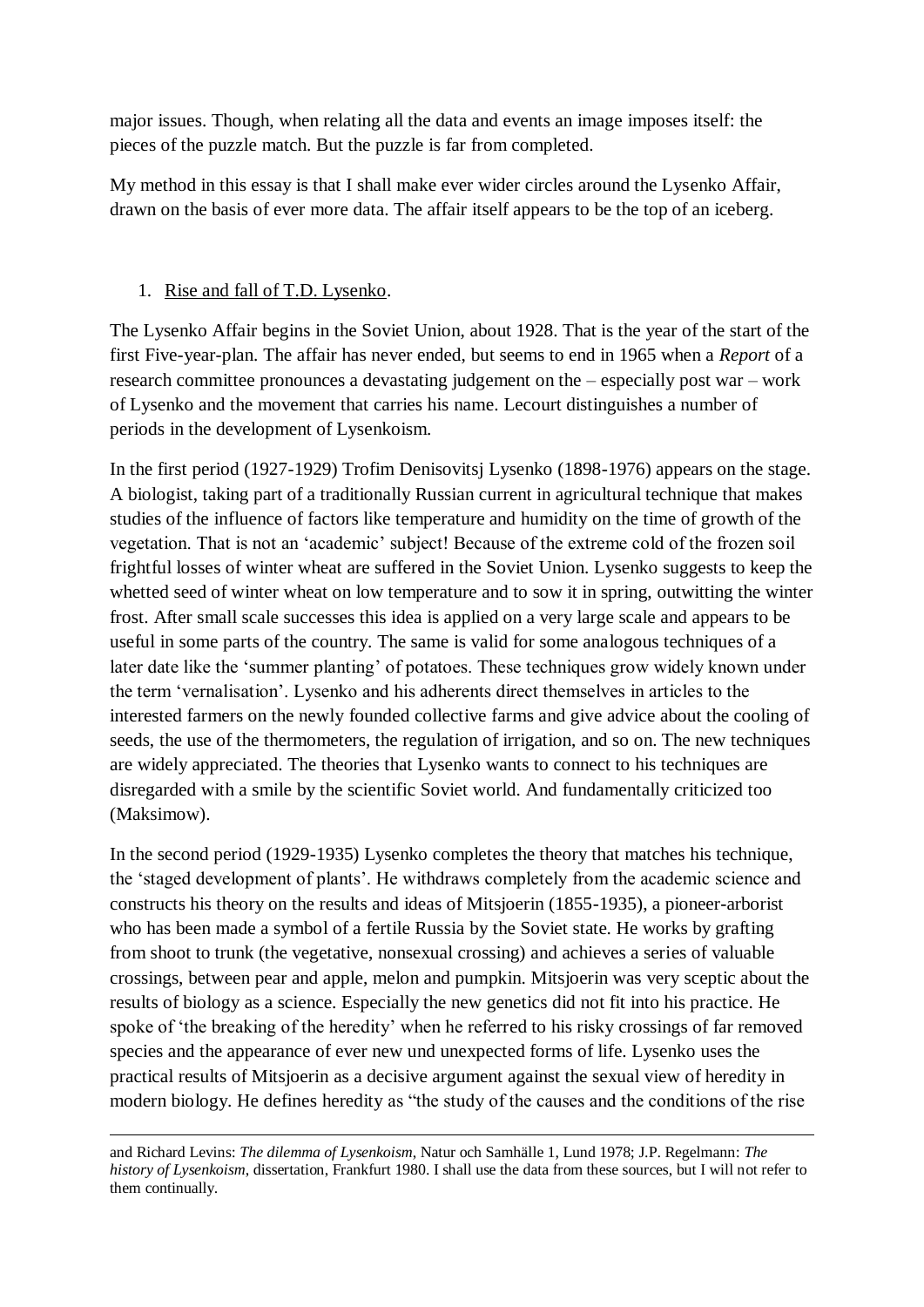and development of the plant in a certain stage; the study of the way a plant reacts *on his surroundings*." His idea is that heredity can be changed ("broken") by creating abnormal conditions during development. In this way new hereditary characteristics can be obtained. The change of plants and animals "as desired" will be possible. By consciously exposing vegetation to extreme frost for example, new generations of these plants can resist the extreme frost.

With this view of 'heredity' Lysenko turns himself radically away from the results of thirty years of biological science. Since the rediscovery around 1900 of Mendel"s "pea laws" a more precise description of heredity had grown universal. The carriers of heredity were discovered ("genes", later identified as parts of *material* structures, the chromosomes: hence genetics). It had become clear to geneticists in the thirties that the purposeful change of heredity, given the present state of knowledge and techniques, was not possible. Because the Lysenkoists refuse both the official biological science and the methods used, they judge that the debate with scientists is utterly futile. Mathematical methods, statistics, control experiments, and so on, are rejected. Around 1935 the ideas and techniques of Lysenko fuse with "dialectical materialism'. This fusion of the Lysenko doctrine with the official ideology of the Soviet state eventually makes any form of cooperation between Lysenkoism and genetics impossible.

In the third period (1935-1948) the struggle takes place for the absolute hegemony of Lysenko"s views. The philosopher Prezent plays an important role in this phase of development, next to Lysenko. Genetics and the opinions of Mendel, De Vries, Morgan, among others, are labelled as 'wrong', but in the situation of 1935 wrong becomes 'false'. "Mendelism-Morganism" is pictured as a capitalist delusion against the new biological doctrine of the first socialist state. In an article by Lysenko and Prezent, "Plant culture and the theory of the staged development of plants", the theory of genetics is attacked because it fails completely in its application to the practice of agriculture, and also because of the "bourgeois character of its methodology". Geneticists are speculators: this "false" science should be forbidden. Lysenko writes: "We deny (...) the existence of particles of heredity (...) in heat there are no particles either..". Indeed, Lysenko and his followers do not only deny the existence of genes, but also of atoms, molecules and plant hormones (!). All theoretical thinking is thrown away. Prezent broadens the attack in 1937: all geneticists are "Trotskyite wreckers, who become infatuated with the most recent propositions of scientists abroad". A terrible accusation, uttered a few days after the speech of Stalin in the Central Committee about the necessary liquidation of Trotskyites in the party. There happen to be hundreds of thousands of them, almost the entire old Bolshevik avant-garde is included. In 1936 three Jewish geneticists, leaders of internationally acclaimed institutes of genetics – Levit, Max Levin and Israel Agol – are arrested and murdered. In 1938 the two presidents of the Academy of Agriculture are arrested, and Lysenko becomes president in their place. The fight for the absolute power finds its zenith in the arrest and condemnation of Vavilow, plant physiologist and geneticist of world fame, leader of a "Department of Agriculture" that had been developed since 1922 with the outspoken approval of Lenin. Vavilow is condemned on behalf of sabotage and famishes in jail (rehabilitation in September 1955). Lysenko demands "the expel of bourgeois science from all institutes.."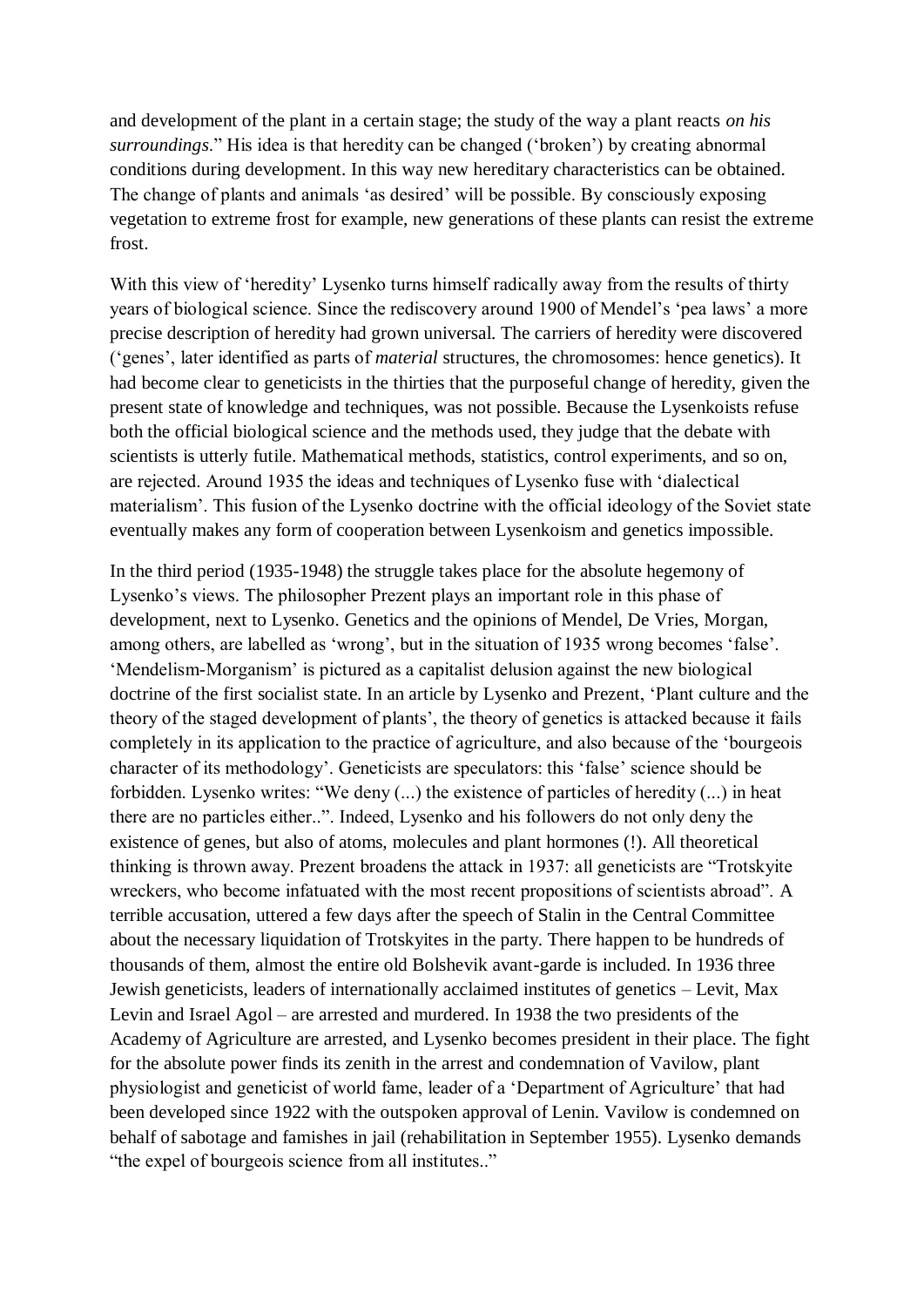But still the textbooks in schools continue the teaching of genetics, and the names of Mitsjoerin and Lysenko are not even mentioned. And moments occur when higher partyinstances reproach the Lysenkoists "anti-intellectualism". However, in 1948 Lysenko cum suis gain total victory. On the "August session" of the Academy of Agricultural Sciences genetics becomes a forbidden science. Because of far reaching state intervention a majority of members agrees, for the first time, with Lysenko. Geneticists who do not want to leave their science, like Rapoport or Sabinin, lose their party membership and job. All biology textbooks are rewritten. The whole stock of genetic material is destroyed. Everywhere appear portraits, sculptures, monuments of Lysenko. The state choir brings an ode: "He protects us from the attack by Mendelism-Morganism." Genetics goes underground. With the great example of the new socialist biology of Mitsjoerin-Lysenko the slogan of the 'two sciences', the 'proletarian' and the "bourgeois" science, is propagated and the Kominform imposes this ideology on all communist parties. But the zenith of 1948 foreshadows the end.

The fourth period begins in 1948 and continues until today. The Lysenko who has reached absolute power, stands at the same time at an ever wider distance from the agricultural practice that he owed his rise. New practical results stay away. Lysenko has to seize to ever more curious ideas and his receipts for agriculture and breeding grow ever more fantastic. The attack on biology, with the help of soil expert Williams and cell expert Lepeshinskaja, goes nevertheless further. In opposition to Darwin they spread the opinion that there is no such thing as "struggle" within a species but of mutual "sacrifice" of the individuals. The use of fertilizers (and agricultural chemistry) is disputed: the structure of the soil would be much more important. The biologist Lepeshinskaja and her collaborators have even reached a series of hardly believable transformations: rye into wheat, cabbage into roots, chickens into rabbits. Lysenko writes: "Stalin teaches us (...) that tiny quantitative changes can turn into rapid qualitative changes. (...) This enables Soviet biologists to realize the change of one plant into another." Some learned followers change rapidly into conscious crooks.

At the same time a counter movement rises, that eventually gets a growing support from the agricultural world. One of the most disastrous failures of Lysenko"s mutual sacrifice within the species is the project (1949) for the planting of trees in clusters: "The great Stalin Plan for the transformation of nature<sup>3</sup>. The trees, that have been planted much too close upon each other, refuse to sacrifice mutually for the benefit of the species. In the *Prawda* the first, and only, critical comment appears after many years of Lysenko Affair. The criticisms and genetics flourish until they break through, after some cycles of tolerance and interdiction, in 1964. Chrusjtsjow, who has defended Lysenko against criticism by all possible means, is 'unanimously' pushed away from his leading position on the  $14<sup>th</sup>$  of October. The day before the geneticist Rapoport is approached: within 24 hours he has to write a full page article about genetics for a leading newspaper. During thirty years every article that would mention genetics is censured from every paper. Now, within a few months, all papers publicize appreciating articles about genetics, and a current of criticism on the "pseudoscience" of Lysenko. The life story of geneticist Lebedewa is popularised by Dudintsew under the title: "No, the truth is inviolable." The assumed results of the Lysenko school are examined. A state

 9 Interview with Lysenko in the Dutch monthly of the CPN, *Politiek & Cultuur*, January 1949.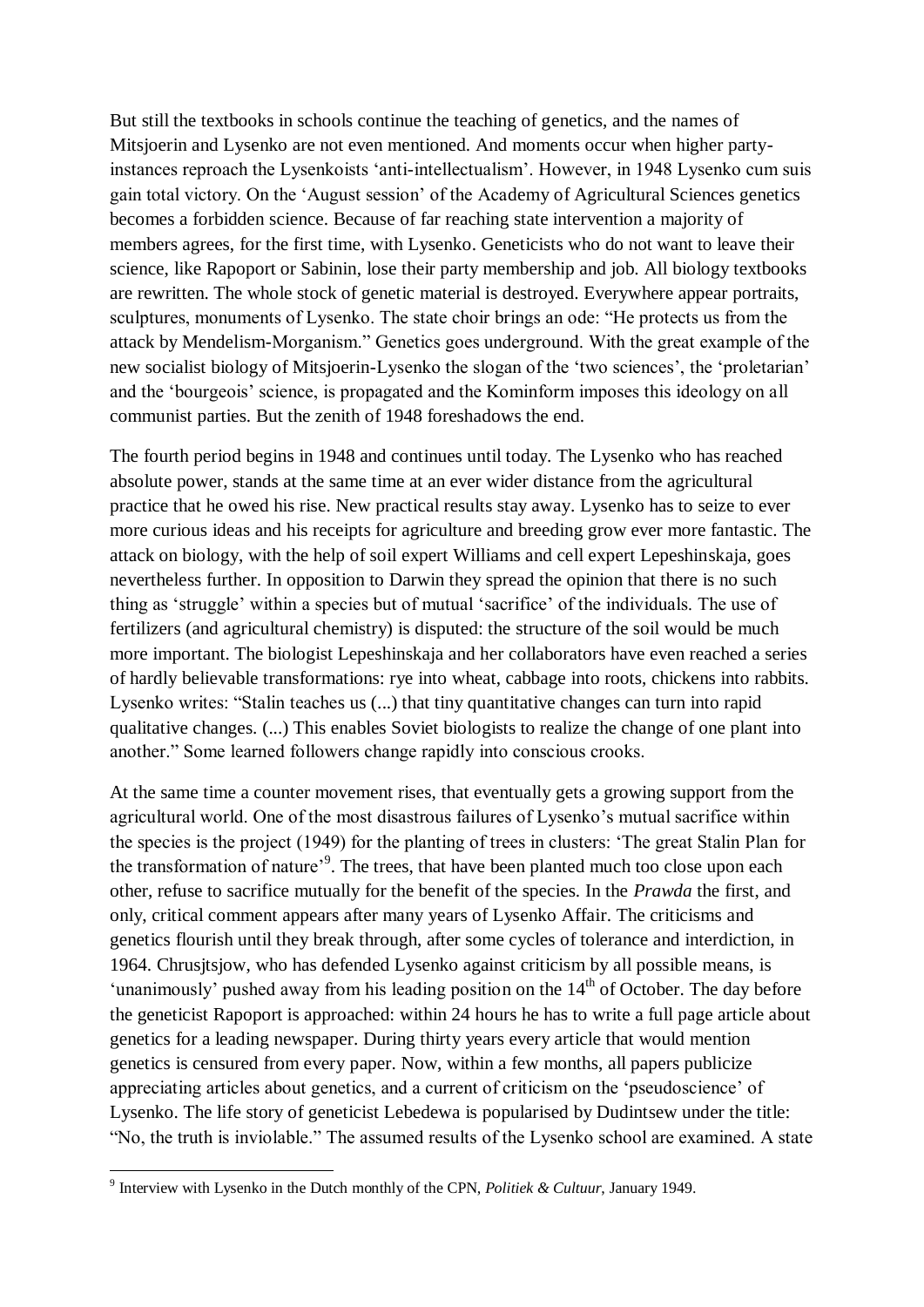committee gives a devastating judgement: it was the favourite method of the Lysenkoists to claim matters and to throw up a lot of stories as long as it looked good. Any analysis had been absent for all those years.

At the celebration of the hundredth birthday of Mendel"s genetic laws, in 1965 in the Czech Brno where the monument of Mendel has been reinstalled in haste, a big delegation of Soviet geneticists is present. A study of Zhores Medvedew, communist and geneticist, that looks back in a rather flattery way on fifty years of Soviet biology, is forbidden. The book appears in 1977 in New York, and after travelling abroad Medvedew is refused the admittance to the Soviet Union. The Lysenko Affairs is continued.

After this sketch many questions arise. I shall discuss some of them in this paper:

- a. Which social factors have played a role in the confrontation between genetics and Lysenkoism? (2)
- b. How can the rise of Lysenko be understood: why has his work been sanctioned, as early as 1935, by parts of the Soviet state apparatus? (3)
- c. How can we position the view of the "two sciences" (1948) against the background of the declining star of Lysenko in the practical sphere? (4)
- d. How does the ideology of Lysenko relate to the ideology of the Soviet Union and the version of Stalin of "dialectical materialism"? (5)
- e. Which conclusions can be drawn from the relation between communist party, science and materialist dialectics for the new program of the Communist Party of the Netherlands – *also* on the ground of the experiences of the Lysenko Affair? (6)

### 2. The political debate about genetics and Lysenkoism in the thirties.

In the thirties of the twentieth century there was much debate about the theories of Darwin and Mendel. From prominent communist scientists theoretical works appeared like *Heredity and Politics* by the Englishman John Haldane, *Biology and Marxism* by the Frenchman Marcel Prenant of *The Race Question* by the Dutchman Gerrit Kastein. Outside the Soviet Union the angle of incidence was not the practical application in agriculture or breeding. The books contain the positive formulation of the great (dialectical) synthesis in biology, and criticize the coarse abuses that the Nazi and racist ideology tries to make of the results of modern biological insights. A quote from Marcel Prenant will elucidate: "What Marxists attack is the false fascist science, also the bluff of racist literature, that begins with a chapter of the genetic laws of Mendel, and continues by pretending that these laws can deduce the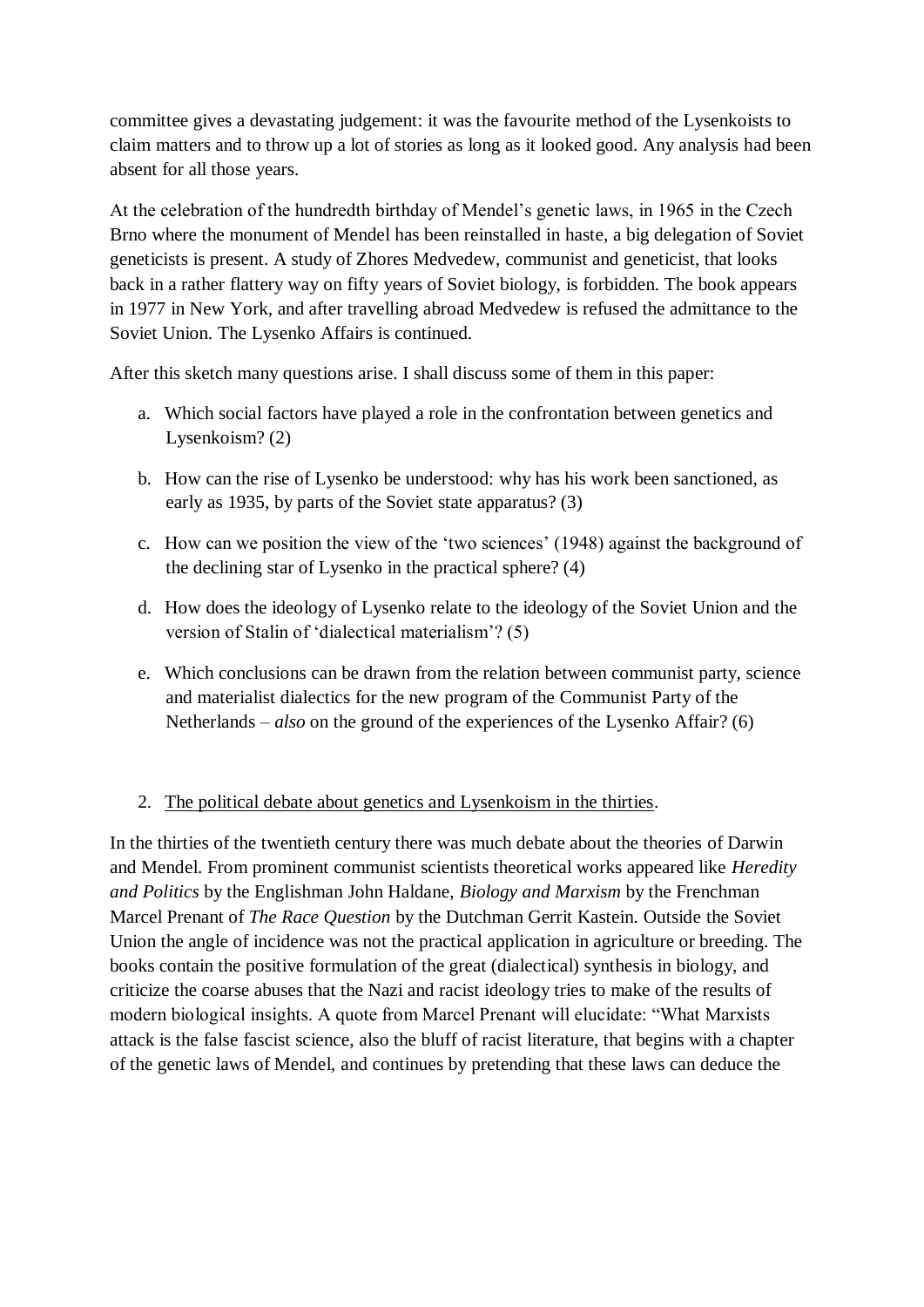fascist conclusions of the superiority of the chosen race, the necessity to preserve this race and the right of the suppression of the inferior races.<sup>10</sup> The abuse of biology was threefold.

The first point focuses on one of the central points in Darwin"s views, often unhappily resumed as "the struggle for life". Darwin supposes that the natural selection of animals and plants finds its way through "struggle" between and within the species. Marx and Engels often made the annotation that there was much harmony next to struggle, but – more important – that this law from the world of animals and plants never could be applied to the community of men because that differs qualitatively from the flora and the rest of the fauna. The limited natural resources of all animal species except mankind make struggle a necessity next to harmony. But the human society breaks through this dependence of nature, and is characterized by purpose, freedom, means of production, technique, class division, etcetera. Well, the fascists had made this 'merciless' struggle for existence a keystone of their ideology: "The struggle of the different dispositions, understood in their full meaning, seems to us the most important feature. The struggle of the different race souls is for us the axis of the history of the world and the culture", wrote Nazi-ideologist Rosenberg. In the biological race theory of the Nazi's the 'struggle for existence' leads to an inevitable conclusion: war!

In the second place the conclusions from Mendel"s heredity doctrine were involved. One conclusion of his laws was that the hereditary ability ("genotype") of living organisms was transferred unchanged from generation to generation. The race ideologists presumed thus that the "Nordic race" had indeed kept its "race soul" from the Teutonic antiquity to the actual German *Volk*: "The members of a race always produce their equals", presumed Naziideologist Günther.

The third aspect was "eugenetics", the breeding of a healthy (blond, tall, blue-eyed) race. The additional complication was that eugenetics had been on the agenda of (communist) biologists in the Soviet Union in the twenties. Eminent scientists like Koltsow, Serebrowski, Agol, Levit, and others, had written and thought about the breeding of a healthy, socialist Soviet people. Serebrowski had proposed a birth policy, that distinguished between sexual pleasure and procreation. The reproduction should proceed in the context of social planning with the assistance of artificial insemination. Such discussions were stopped by government instances by the end of the twenties: society would not become better by the change of biological heredity but by the change social conditions. Still, later – in the struggle with Lysenko – , because of these publications geneticists like Levit and Koltsow would be diffamated during their political processes for being "racists" and "fascists".

At least three types of misuse and misinterpretation. The debate about questions of heredity got a heavy political load. But it had to be entered to make the results of science publicly known, and to attack the Nazi abuse of biology. In publications of Haldane, Rostand, Kastein, Prenant, Levit and many others, the scientific state of affairs was shown and invariably a sharp distinction was made between the real theory of biology and the racist fallacy. I want to give the arguments of the Dutch scientist Gerrit Kastein, a defense of biology on a high level

1

<sup>&</sup>lt;sup>10</sup> Marcel Prenant, as quoted by Gerrit Kastein, *The Race Question*, Amsterdam 1938. Kastein was a physician at The Hague, communist, leader of an armed resistance group, killed by the German Gestapo.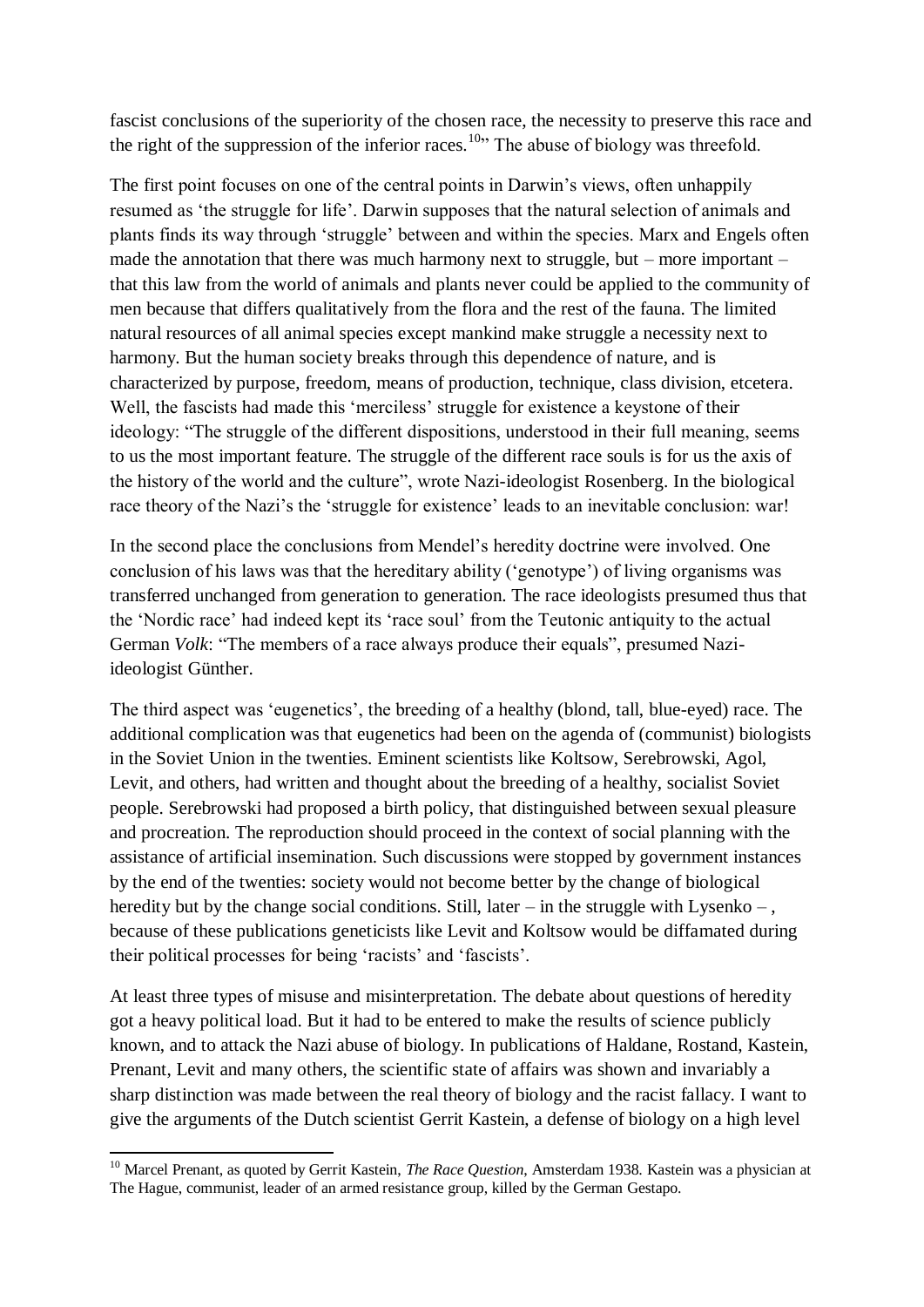of argumentation against racist delusion. Kastein gives a survey of the discovery of Mendel of the 'hereditary factors' in his experiments with green and yellow peas, white and grey mice, etcetera. Mendel could not have a clear view of what these factors might be. But, after the development of microscopy with its images of the inner material of the cell, the so called "chromosomes" could be seen (and colored) in the nucleus of the cells. Morgan discovered in his experiments with the fruit fly Drosophila that these chromosomes are the carriers of the hereditary abilities ('genotype'). Certain parts of the chromosomes, the 'genes', appear to correspond with certain hereditary factors. They are the material carriers of the theoretically supposed 'factors' by Mendel (a more materialist outcome, philosophically spoken, is not possible). But a huge problem arose when combining the theory of Darwin ("the change of the organisms") with the heredity doctrine of Mendel ("the unchanged transfer of the factors"): is there a connection between continuity and discontinuity, between preservation and change?

In this question the Dutchman Hugo de Vries, in 1900 one of the discoverers of Mendel"s forgotten heredity laws, suggested the synthesis between the two seemingly contradictory theories. While experimenting with the teunisbloem, he noticed that new forms of the flower develop under his hands without crossing it with other flowers. In opposition to nonhereditary variations in the appearance ('phenotype') of plants and animals under the influence of environment factors ("one ability can show itself in different forms"), these 'mutations' appear to be hereditary changes ('genotype'). Sudden variations in the genes, "mutations", must have occurred. The following solution to the problem breaks through: the evolution theory of Darwin and the laws of Mendel complete each other when the viable and – haphazardly – environmentally better adapted mutants win the "struggle" within their species and change the species a little bit in their direction. In the thirties Muller discovered that the concentration, the percentage of the offspring, of these mutants can be augmented under the influence of Röntgen radiation and of specific chemicals: the environment has after all a direct influence, but without direction or purpose…

The reader will notice that this synthesis in biology, told by Kastein, is advocated with much self confidence. No wonder. The Marxists, with materialism high in their banners, saw in these scientific developments a confirmation of their philosophy. At first there was the material basis of the hereditary factors, then came the empowerment under the microscope of Darwin"s materialist development theory, and the wonderful finale was the dialectical synthesis of the mutually excluding theories of Darwin and Mendel by the mutation theory of De Vries. The racist fallacies of the Nazi's were proudly contradicted: both scientifically, morally and politically. A publication like the book of Marcel Prenant for the university of laborers, *Marxism and Biology*, generated enthusiasm for Marxism in the soul of many a scientist<sup>11</sup>. In the Soviet Union after 1917 a generation of prominent geneticists was booming. Their work reached in an astonishingly short time worldwide recognition and sympathy. The American biologist Muller, a Marxist and the foremost pupil of Morgan, came to the Soviet Union to work for several years at its genetic institutes. The World Congress of Genetics of 1937 would be held in Moscow.

**<sup>.</sup>**  $11$  Marcel Prenant, still quoted by Kastein.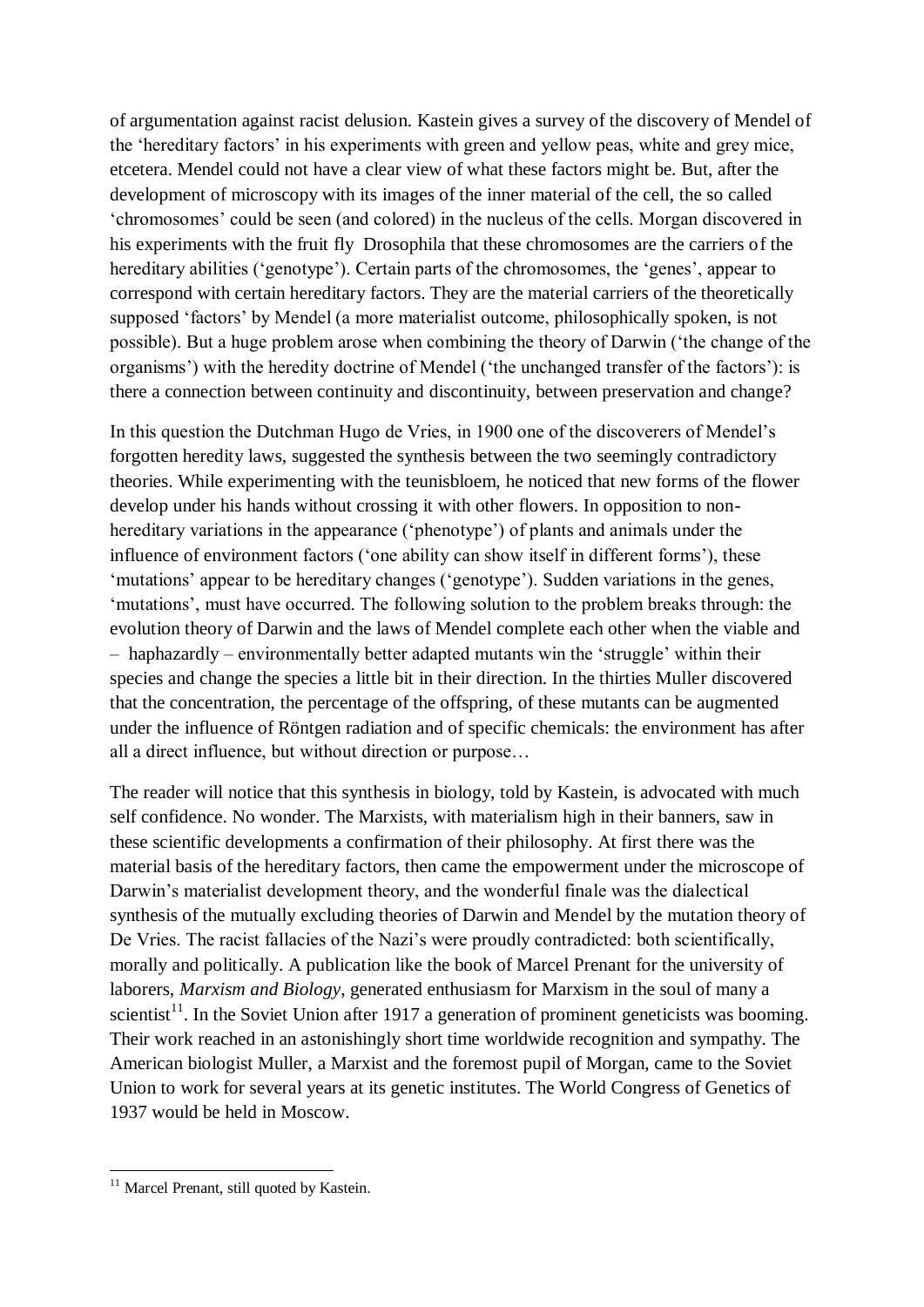That is the situation in biological science on the moment that Lysenko imposed himself in the Soviet Union. The Lysenkoists declined theoretical thinking, mysterious particles such as genes do not exist. Genes were a bourgeois fantasy: "everything" in the plant has hereditary abilities. With the proper "education" hereditary changes of plants and animals can be induced at wish. A curious answer was given to the racist abuse of genetics. The Lysenkoists cannot deny the racist arguments theoretically. Lysenko "scrapes" those parts of biology that can be misused by the Nazi"s: Darwin"s "struggle for life", because that leads to war, and Mendel"s heredity laws because they lead to racial delusion; he includes medical genetics and "eugenetics" in the racial delusion. Prominent Soviet geneticists are scolded for "fascists" and "racists". The identification of Lysenko"s opinions with the ideology of the Soviet state, "dialectical materialism", could only be focused on two items. In the first place on "the relation between the theory and the practice of production": Lysenkoism seemed more productive in the thirties than genetic science. In the second place there is a presumed 'interaction between the organism and its surroundings'. This interaction will receive 'the preference" of the authorities, because it promises more perspective to agriculture and breeding. And interaction is a decent dialectal category.

In 1936 the geneticists and the Lysenkoists met in a conference. The American geneticist Muller frontally attacked the ideas of Lysenko, and turned his arguments upside down. Lysenkoism would mean an implicit, logical basis for racism and fascism: if it is true that training, that is education and surroundings, changes heredity, then centuries of misery, suppression and deprivation must have made the less fortunate classes and races inferior to the well-to-do classes and races. Than the "damned in hunger"s sphere" stand helplessly and hopelessly against the aristocratic (super)mankind. A very sharp argument in Germany, in the United States or in general, but hardly in the Soviet Union of 1936: the hypothesis of Lysenko promised the Soviet population a shining future after a few generations of training and hard work.

At the finale of this subject it is appropriate to accentuate that the results of modern genetics make it possible to draw some political conclusion. The geneticist Dobzhansky, who left the Soviet Union, resumes this as follows: biology doesn"t support any class, nation, race or party. The result is this: "the differences in hereditary abilities of human capacity are much bigger between individuals in one group than the differences in average hereditary capacities between groups<sup> $12$ </sup>. The conservation of hereditary abilities (genotype) – even after centuries of exploitation and colonialism – causes that, with changed social conditions, a complete human development can be the result. The political message of genetics is a fundamentally democratic one: a cold shower for nationalists, racists, colonialists or sexists.

The "dialectical materialist" Lysenko-version of biology, known as "agrobiology", had no scientific background whatsoever. It was an ideological digestion of a couple of a agricultural techniques. It was not a construction based on a healthy interaction between theory and practice, as some people have put forward; it was not a "paradigm" that could maintain itself for some time next to Mendel"s genetics. It was a delusion from the beginning, that blocked

**.** 

 $12$  Dobzhansky, Mankind evolving, cit. Jorawsky, 264.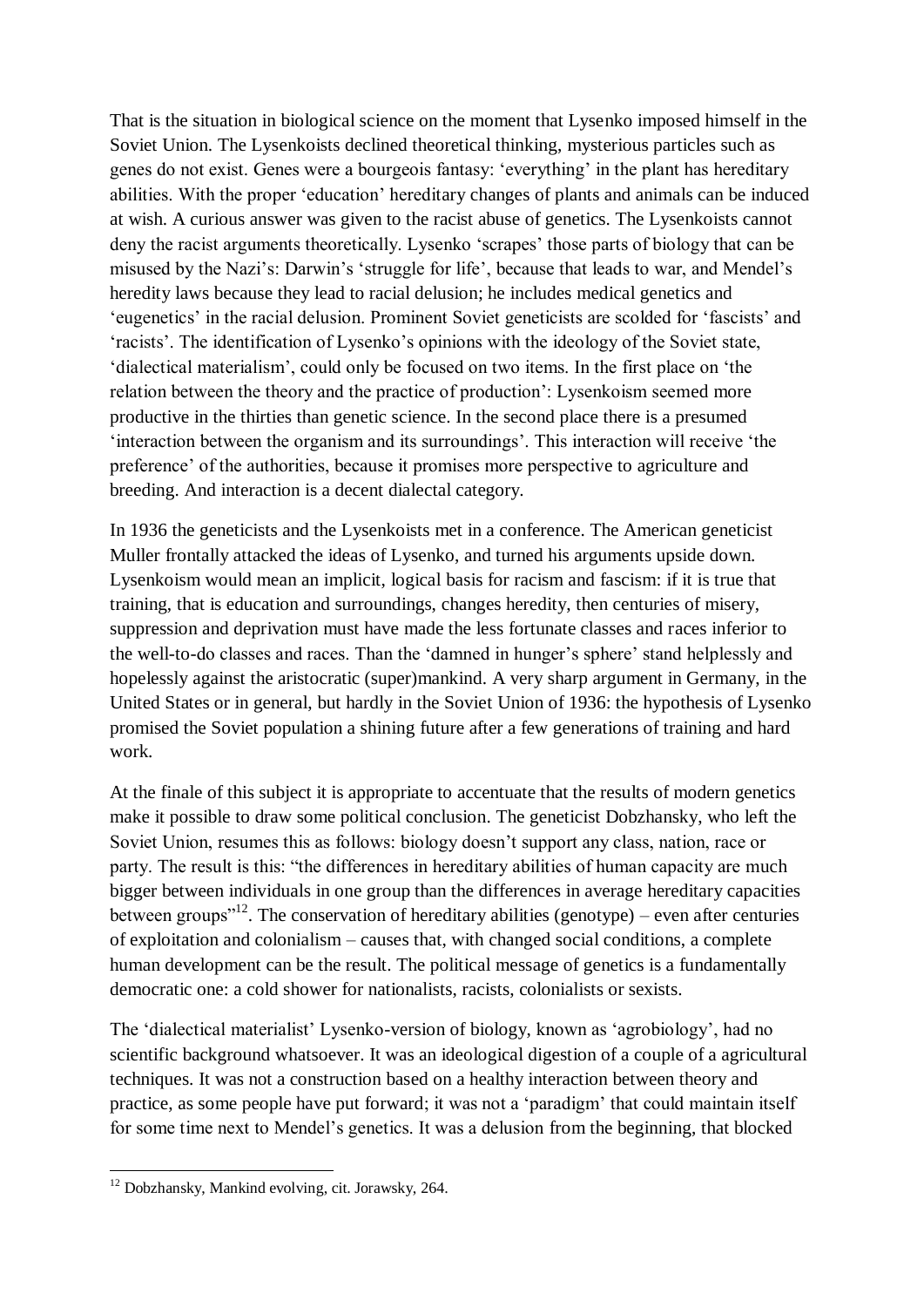every debate. It could not become dominant because of its own merits, but only with the assistance of pressure and the submission of science to the state. The question is: why?

The answer must begin with an insight in the situation in the Soviet Union, the menace of a German attack and primarily the desperate struggle to heighten the productivity in agriculture.

# 3. Science and ideology in Soviet agriculture.

For centuries agriculture had been a traditional activity, that is transferred from generation to generation. The industrial revolution implied the genesis of big cities. The growth of the population imposed new requirements towards the traditional agriculture, constrained science to become involved. The discovery by Liebig of the significance of the chemical elements for the growth of the vegetation, the special role of the element nitrogen, caused agriculture to become a territory for the application of chemistry and a market for the chemical industry.

Genetics was in the first decennia of the twentieth century a big theoretical breakthrough in biology, but not a practical. Big expectations accompanied the practical use of genetics, but it would take a long time before the laws of Mendel could be applied to direct use in the agricultural practice. And in the Soviet Union the situation in the twenties was very special. The existence of extreme climatologic conditions required specific solutions in this vast country. The question was often raised whether the unique Russian conditions would not require a specific Russian science for its agriculture<sup>13</sup>. Lysenko was a shoot on that trunk, and not the trunk itself.

And second: in Russia existed an enormous gap between agricultural science and daily practice. Russian soil specialists, botanists and now the geneticists often had international stature. On the other hand stood a medieval agricultural practice, that was so little selective that traditional belief could expect the reaping of rye after the sowing of wheat. Also in this aspect, Lysenko was not original. This abnormal situation had risen by the enlightened tsarist rule, that tried to modernize the country without changing its social structure. Agricultural experiments in stations stood in the midst of pauperized farms. During the revolution of 1917 the farmers took the land of the stations and divided the fields. After the revolution the Bolsheviks were confronted with a nearly impossible burden. They started form the principle that research and science would be necessary for the construction of the socialist state. Jowarsky observes: in the first decennium the Bolsheviks didn"t prescribe the law for the peasants. The conduct of Lenin played an important role. He stated that how averse the peasants might be, without their cooperation the construction of socialism would not be possible. The scientific autonomy, violated by tsarist rule, was restored, the agricultural institutes were founded anew, experimental stations were reopened, the breeding station of Mitsjoerin was taken over, etcetera. Prominent scientists like Vavilov, Tulaikov, and others, felt inspired by the defiance to science of the Soviet state. In 1922 the example of the United States was followed and a 'Department of Agriculture' was erected, which managed a lot of

<sup>1</sup> <sup>13</sup> The historical sketch of biology of Regelmann is followed. Lysenko appeared here as a representative of an important current in Soviet biology.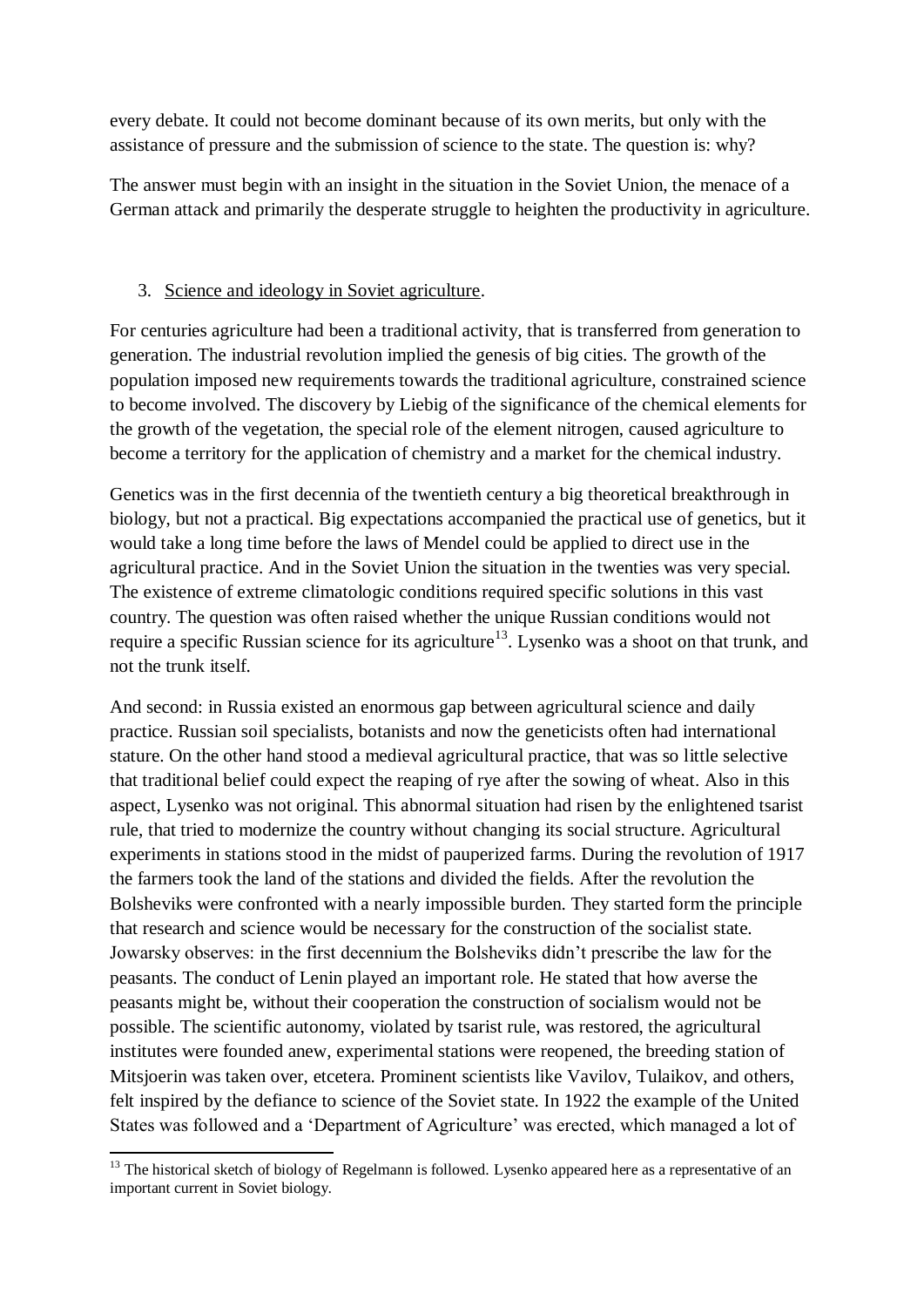research institutes. Vavilov, recommended by the scientific community, was head of this Department. Marcel Prenant writes: "In our countries newly nurtured plants are sought and studied on the restrained initiative of some particular persons. The Soviet government on the other hand has sent for a big number of expeditions, headed by Vavilov, to look for varieties and species of all sorts of plants in the whole world. They gathered more than 100.000 in a few years, that is more than ever was known before. This collection, that is perpetually enriched and admired by specialists in the whole world, is a subject of studies in the "Institute for Botany'."<sup>14</sup> There is a passionate strive for the construction of an agriculture guided by science. The ideal of Vavilov was "the rational and planned use of the plant sources of the whole world, the realization of 'organic forms at wish' with the assistance of the new genetics, to bring about a biological synthesis that matches the chemical one." The expectations were always very high. Much too high. Revolutionary leaders were seduced to set goals like "the surpassing of West-European agriculture in a few years". Faith and hope in the impossible reigned. The new government and the scientists were convinced that the most progressive science was necessary to create the most progressive agricultural system of the world.

But in the meantime the gap between the science and the practice of agriculture grew deeper and deeper. Men like Tulaikow pointed out that the better seeds of the institutes would not be more productive if there stayed much weed, little dung and few tools. The agricultural economist Doiarenko was afraid for a backlash, already in the twenties, because the lack of results would eventually harvest deception. And indeed, in 1929 the tide changed for the agricultural science. The government decided to a collectivization, that was brutally forced upon the peasants. The rebellion of the well-to-do farmers, the kulaks, was crushed in blood. The Bolsheviks were now convinced that the agriculture of the collective farms would raise the backwardness of the Russian farmer in a relatively short time. Is the social "being" not the basis for the social "consciousness"? By a big scale reorganization of agriculture, by the implementation of new techniques and by the application of agricultural science a rapid progress in production and mentality múst be possible. The unrealistic expectations were criticized by agricultural economists like Chaianov and Doiarenko, who would belong to the first prisoners in the scientific field.

At the same time the attitude of the party and the government towards science had changed. The official point of return is the speech of Stalin (1929) about "The agrarian question in the Soviet Union'. He connected the question of the progress of theory (science) with the task of the construction of socialism: "It is necessary that the theoretical work not only keeps pace with the practical work, but that it steps ahead and provides weapons for our practical workers in the struggle for the victory of socialism. It is well known that the theory, if it deserves that name, gives a new orientation to the workers, a clear perspective, certainty and belief in the victory of our cause." The compromise of Lenin was abandoned. Science came under the control of the party. When science was *real* science, it must be ahead of practice and must be subservient to practice. Subservient to Russian agriculture. In a meeting with agricultural economists in 1929 Stalin stressed that *the practical results are the touchstone for scientific* 

**.** 

<sup>14</sup> Marcel Prenant, *Biology and Marxism*, 58.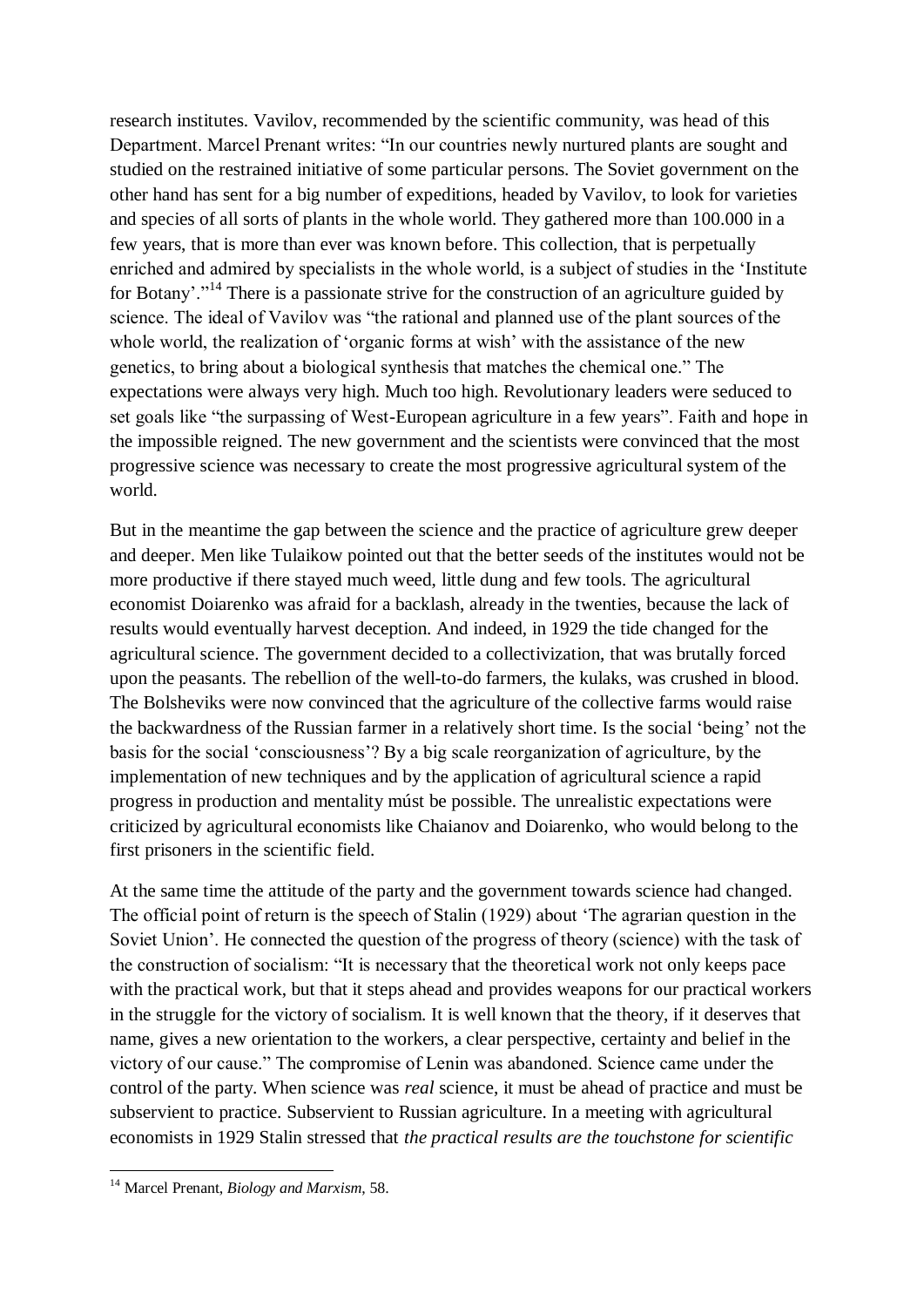*truth*. And the practical results were alarming: spectacular decline instead of progress: disastrous harvests year after year, sabotage, etcetera. A change-over took place in the relationship between government (party) and agricultural science. The Five-year-plan (1928- 1932) had been fulfilled by Soviet industry with the help of physics, chemistry, mechanics, mathematics, and so on. But this was not the case in agriculture, though the forced collectivization was meant to offer the best conditions for progress. Why was that? The kulaks could not be the reason: they had been swept from the earth. The answer must be that the agricultural science was no good!

*The agricultural science was not ahead of Russian agriculture* (as was realized in the twenties), *but it lacked behind hopelessly*. The practice of agriculture had changed revolutionary and needed a revolution in agricultural *science*. The question was raised: what is the use of 1.300 research institutes with 26.000 specialists? There was no discussion about the weighing out of the choices that a poor and underdeveloped country should make between the stimulation of agricultural techniques on the one hand and of agricultural science on the other. Modest aims were not in question in the Soviet Union of the thirties. It was everything or nothing. Either the Department of Vavilov with the biggest collection of varieties of the world was a good matter or his collection was a waste of money to bourgeois science. And the requirements to science rose with the month: within two years all seeds must be replaced by marked seeds, the harvest of potatoes must immediately be improved, and so on. "The modernization of a backward country seems to need irrational enthusiasm and perseverance, that hardly can be measured in useful and modest doses<sup>15</sup>." Stalin wrote in 1933: "When there is a passionate will, every aim can be reached, every obstacle can be overcome."

In this historical context the movement of peasant scholars imposed itself; in 1929 23.000 in number. They took part in the campaigns for collectivization and mechanization, pioneered with new techniques and the use of measuring apparatus, measured the influence of factors like cold, warmth, light, humidity and dryness. Lots of receipts for stimulators went around in their own periodicals. They were criticized by the scientific world: real progress would mean better seeds, artificial dung, diversification of harvests; no palliatives, please! But the answer of the new functionaries of agriculture was: the peasants could be right, risks must be taken to find accidental hits, "let us experiment and see who gets the best harvests.." One peasantscholar with an academic education was T. D. Lysenko. His hits by chance meant a partial relief of the terrible loss of winter wheat and a new beginning of the breeding of potatoes in some parts of the Soviet Union. Where science failed, Lysenko succeeded. And the publicity around the successes, blown up out of all proportions to keep the mood, played a big role in the creation of the Lysenko Myth.

Now separate lines began to come together. If practice was decisive, a touchstone for the truth, than genetics had a disadvantage as compared to agrobiology. Then genetics must be unfit for the Russian conditions and Lysenko's results must be the starting point of a new biology. Lysenko helped avidly, joined Stalin and criticized the geneticists: "To get a certain result, you must precisely want that result: if you don't want the result, you don't get it."

**<sup>.</sup>** <sup>15</sup> Jorawsky, op.cit, 305.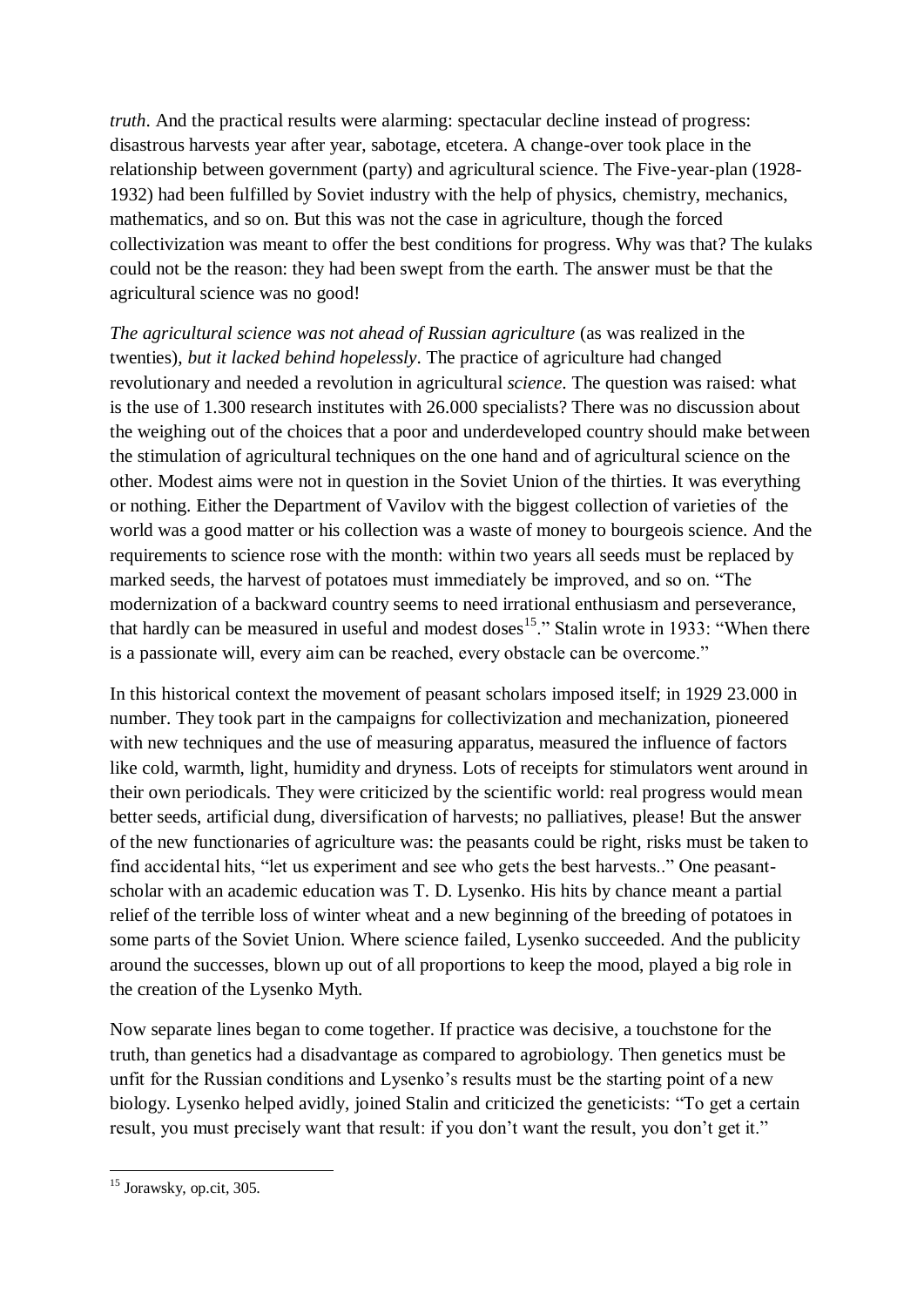Indeed, no one could deny that Lysenko and his scholars had *wanted* to improve the harvests of winter wheat and potatoes, and had managed to do that. A pitiless attack of the agrobiologists on the geneticists began. It was also a class struggle, or at least a "layer struggle' in the sense that many 'old' scientists (with a tradition before 1917) stood against a cadre of scholars that had grown in and after the revolution. The former found their origin in the well-to-do circles under tsarist rule, the latter came primarily from oppressed peasant families. And the criticisms of the latter did not restrain themselves to the reproach of the ivory tower. Not at all, the gap between science and practice, between privileged and poor, caused an urge for revenge. The Lysenkoists demanded the whole biological science for themselves. They marked the geneticists as wreckers, Trotskyites, racists, fascists, foreign agents. The terror mowed away a number of leading geneticists. Still genetics would only disappear from the surface of Mother Russia in 1948.

The geneticists could be cursed and damned because it lasts until 1948 before they could show their first practical results: they then managed to cause a bigger number of chromosomes in the nucleus which lead to better species of corn. Vavilov and his collaborators were world pioneers in this matter, but their work was smothered. The geneticists of the thirties exercised a *theoretical* discipline, that ran from success to success, but could not contribute to the practice of Russian agriculture. Lecourt speaks of a "crisis in applicability" of genetics between 1920 and 1950. With the development of the molecular biology, biochemistry, and so on, the chemical structure of the chromosomes (DNA) could be unveiled in 1953 and very slowly a guided influence of hereditary abilities became feasible. The spectacular applications of today open a new debate on genetics, now about the pros and contras of the practical application! Russian genetics found itself for thirty years in a practical hole that they, with whatever passionate will, could not fill in. At the dawn of operational research, they were persecuted and their science eventually forbidden.

But it would be utterly false to attribute the victory of Lysenkoism to the force of the movement of peasant scholars. Because next to the motives of the Lysenkoist movement there were the decisive motives of parts of the Soviet state apparatus to create a new ideology. In the slogans of that time it is often accentuated that the new agriculture "needed" a new science: "the old agricultural science under capitalism had not been able to meet the requirements of the workers of the collective farms', 'a new theory is necessary on the foundation of the writings of Lenin and Stalin", and so on. Lecourt suggests a connection between these demands and the role that the state consents to Lysenkoism. The Lysenko Affair would then rise far above the person of Lysenko. The result of the struggle would in that case be fixed by the logical demands of a certain political line within the Soviet system.

The approach of the peasant question called into existence a new layer of technicians who were the embodiment of two of Stalin's slogans: 'technique decides all' and 'the cadres decide everything'. Lysenkoism played an important ideological and organizational role under the peasant-technicians. It based itself on Mitsjoerin, that is the centuries long practice of Russian farmers and breeders. It did a national appeal on their total devotion. In that way a *movement* of combative peasants appeared, that can best be compared with the zealous Stachanov workers in the industry. A direct connection could be laid between the surplus zest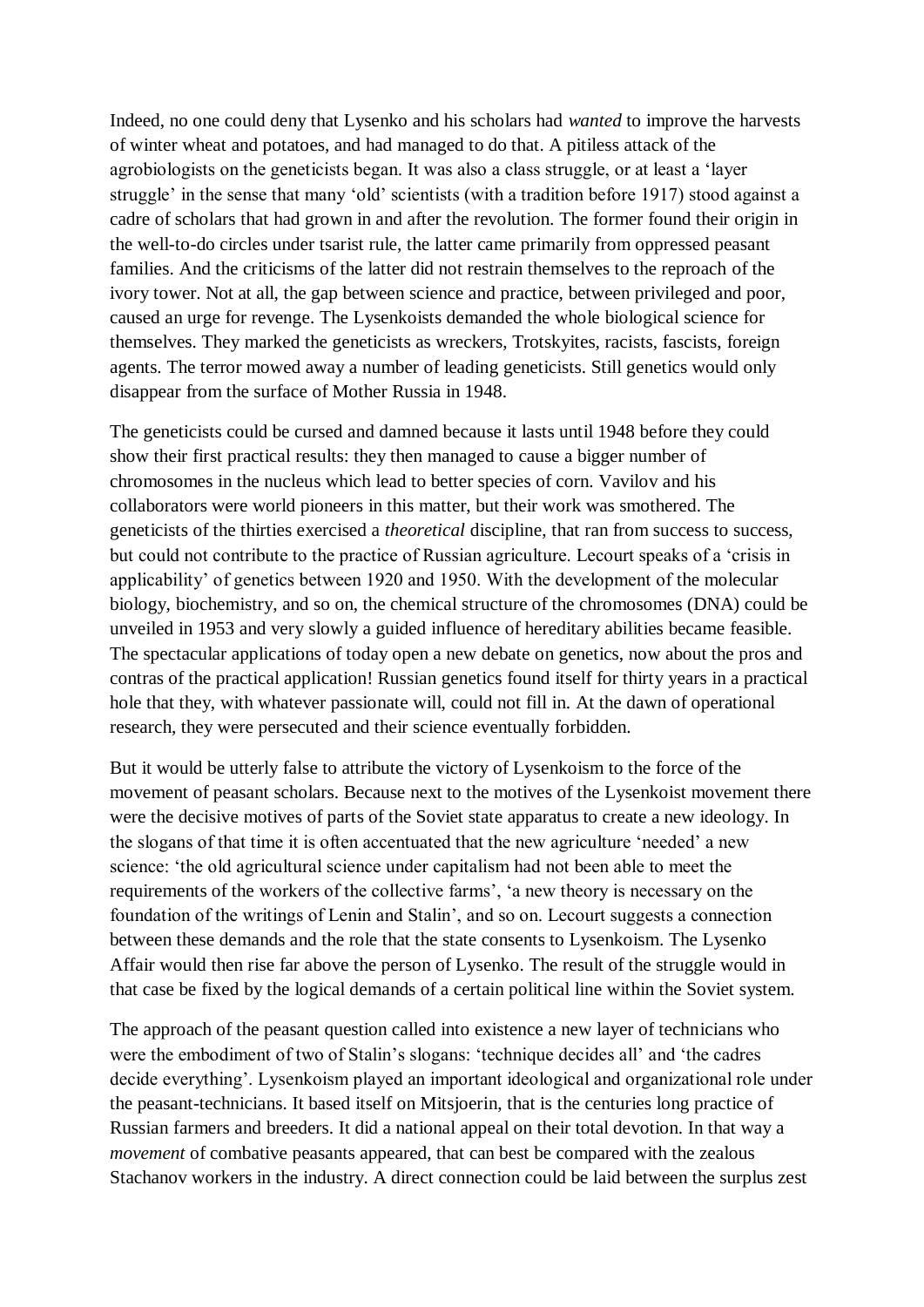of hundreds of thousands, the struggle for socialist construction and the opinions of Stalin. In this way an ideological cement was formed to link the peasant movement with the aims of the Soviet state. Lysenkoism after 1935 was no longer the expression of the thoughts of Lysenko, but grew a specific agricultural form of a state ideology. Every reflection about the Lysenko Affair that puts the personal curiosities of Lysenko or Stalin in the centre, misses the point. And does not understand what is going to happen in and after 1948 when the state ideology of the 'two sciences' was proclaimed.

As a conclusion of this subject I would like to make two remarks:

I would like to draw the attention to an aspect of the relation between the methods of Lysenko and genetics. The method of Lysenko and his followers is "trial-and-error": try, and see if it succeeds. If not, try again, change some condition. Practice will learn. In the end in every developing field the 'naive experimenting method' gives way to the scientific method. One of the most disadvantageous consequences of the Lysenko Affair was twenty years of backwardness of research and education in a major science, essential for modern agricultural science. In a comparative study of the stagnation of organic chemistry in England and France and its rapid development in Germany one of the causes of the spectacular advancement of the German chemical industry appeared to be the full unfolding of scientific research that was hindered elsewhere<sup>16</sup>. We formulated some general conclusions of which one can be applied to the Lysenko Affair: "Most contemporary practical achievements are unthinkable without the pure and applied scientific research that preceded and founded them. Though "trial-anderror', the trying that is not directed by scientific insight, has lead to important discoveries, the approach of practical problems on the basis of a scientific knowledge of the factors involved is much more fertile." This conclusion is in line with the final breakthrough of genetics in the Soviet Union in the sixties. It throws a spotlight on the discussions between peasant-scholars and scientists in the thirties. The former looked passionately for lucky hits, and they were right. But in the end Lysenko"s road of chance and fantasy – without any scientific work to accompany him – lead to a dead end.

Second: in the sketched developments Stalin and the Lysenkoists take an extreme viewpoint in the matter of the progress of science. They proposed that there is a "way" when and where there is a "will". This voluntarism is well known to the communist movement, it is also strongly connected to movements of liberation. But it opposes a materialist point of view. There is also the idea that the content of scientific progress can be destined by the social needs of the moment, the externalist view. It is untenable in the extreme form that it gets in the events described. Voluntarism and externalism appear to be two sides of the same medal<sup>17</sup>.

#### 4. The two sciences (1948); tertium non datur.

<sup>1</sup> <sup>16</sup> Peter Kooiman and Leo Molenaar, *From artificial pigment to dung: The involvement of science in the German organic industry (1850-1918)*, Delft 1974.

<sup>&</sup>lt;sup>7</sup> Many people hold the externalist view in the development of science for the Marxist view. The British Marxist J.D. Bernal wrote a concluding chapter in his *Science in History* (1965) in which he proposed a fruitful synthesis of the externalist and internalist point of view.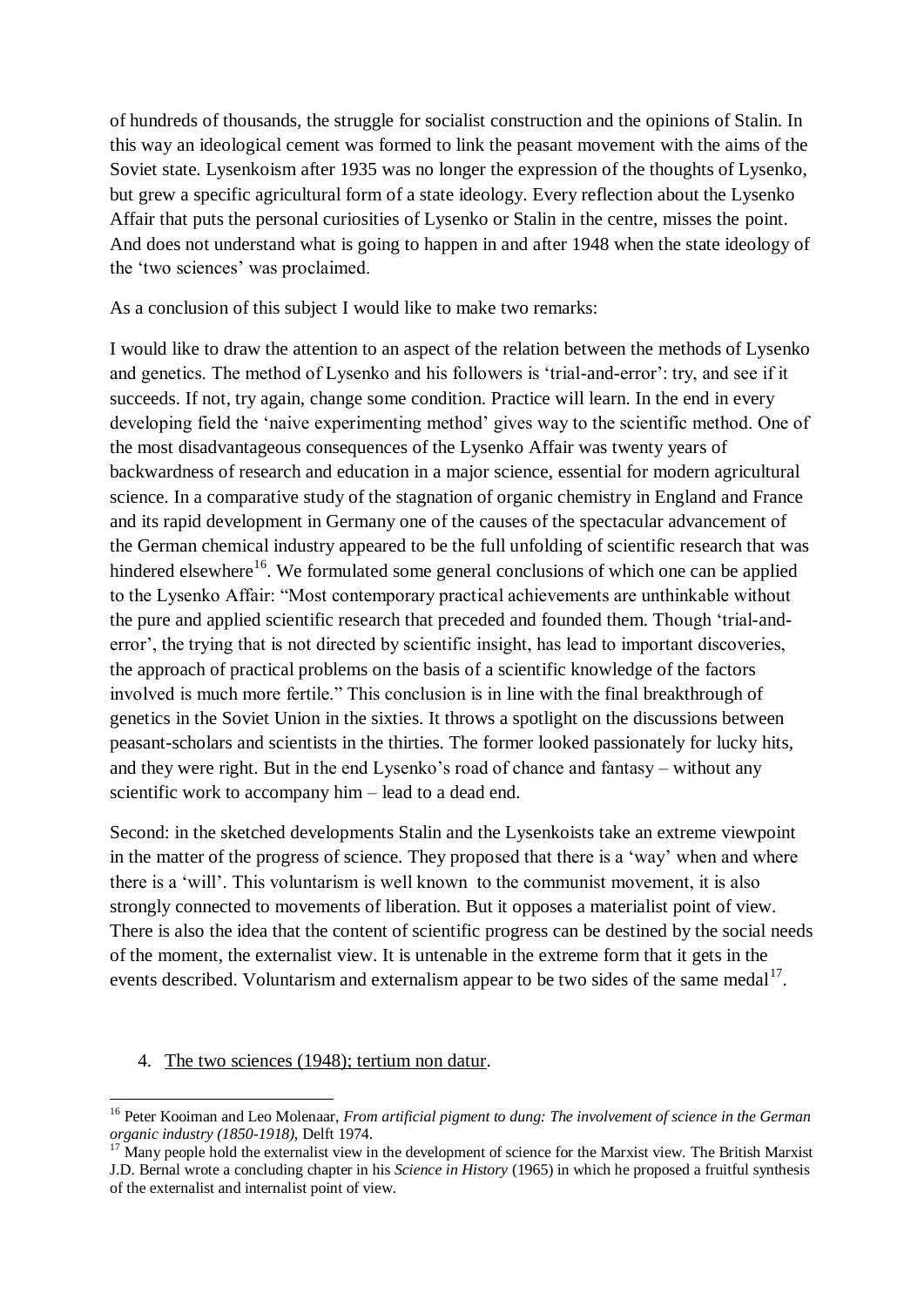In August 1948 the notorious session of the Academy of Agricultural Sciences took place in Moscow. President Lysenko presented his Report, consented on forehand by Stalin, "About the situation in the biological science". He demonstrated the new biology that would make it possible to force the development of every animal and plant in the direction that mankind wished. He criticized not only genetics but also Darwin's 'struggle within the species'. The lack of scientific arguments and the overwhelming amount of political and ideological reasoning are striking in his speech: "Morganism belongs to the arsenal of contemporary imperialism, as a means to get a scientific foundation for its reactionary politics", "genetics judges that the theory of development is unattractive, because, if related to social phenomena, that would imply the fall of the bourgeoisie", "genetics is a weapon in the hands of Hitler"s monstrous race theories", and so on. A number of geneticists exercised self criticism and went underground. And there were men like partisan leader Rapoport who stated "that changes of animals and plants cannot be caused by merely wanting it", and who snarled at political leaders like Zjdanov and Molotov: "Why in heaven's name do you think that you know more about genetics than I know?" Rapoport is thrown out of his institute and the communist party, only to be rehabilitated much later. The death sentence is pronounced over genetics. Between 1948 and 1964 a whole generation will not meet the name of Mendel in textbooks. Because of the shocking speed of the development of genetics in the fifties, the world shaking event of the unraveling of the genetic code, the quantity of the applications in medicine (prenatal health care, oncologic research), physiology, agriculture, etcetera, one can imagine the bewilderment of the whole scientific community and their sympathy for their truth loving Soviet colleagues.

But the August session didn"t stop at this point, not in the least. The Academy distinguished between two biological sciences: a proletarian (Lysenko"s agrobiology) one and a reactionary, capitalist one (genetics), and then took a gigantic step forward. The struggle between the two sciences was not restrained to biology, but it had a general, universal character, it existed in all natural sciences. The mission was to follow the example of biology, and to unmask the reactionary basis of ordinary chemistry, physics, mathematics, astronomy, and so on. The session took place in a very tense international climate. The United States had unchained the Cold War. In 1947 the political line of the "two roads" had been exposed by Zjdanov: there was a road to darkness: it was the road of US-imperialism; and there was a road of light and peace: the road of the Soviet Union. A third road, a "third way", cannot exist. The Soviet Union rejected everything from the USA and from the West, and praised everything from their own soil into heaven. Like in the thirties. The time was ripe for the ideology of the "two sciences'.

Medvedev supposes that Lysenko profited from the international climate by gaining total victory, with Stalin giving him major support. There is no reason in my opinion to believe in this Rasputin-role of Lysenko. The thesis of Lecourt seems more probable. He found a major explanation in the internal situation in the Soviet Union, in which official organs of the state unveiled a fierce class struggle (twelve years after the abolishment of classes in 1936)! In the beginning of the fifties there is a heavy struggle within the state apparatus and the party between factions for power. Names like Beria, Molotov, Malenkov, could be called into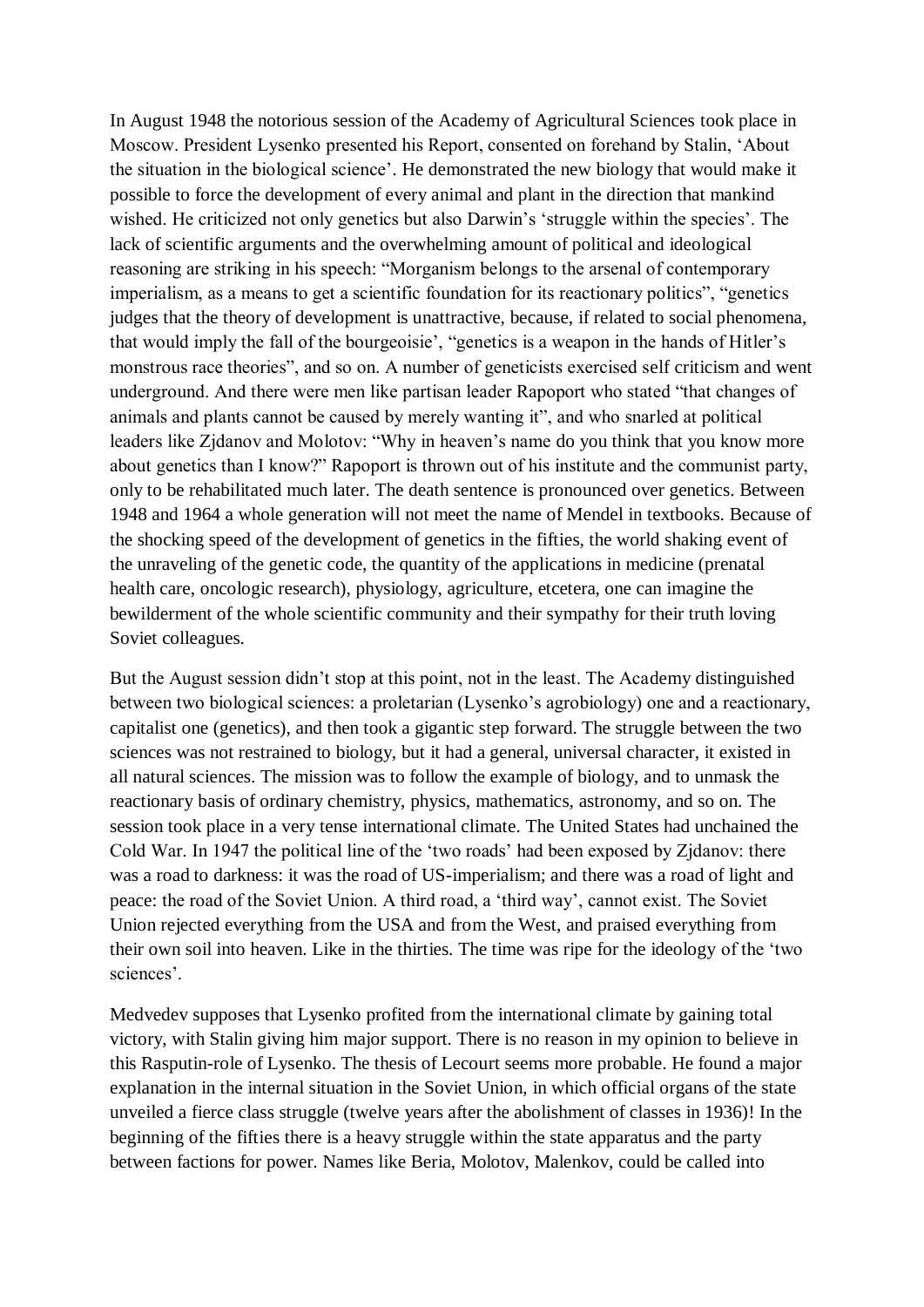memory. Lecourt considers the 'two sciences' as an obligatory state ideology, forced upon a potentially oppositional layer: that of the new cadres in agriculture and industry. They got a hard and clear warning: either you belong to our camp or you belong to the other camp. There is no third camp. Any opposition will finally reach "the end of ideology": the trials, prisons and gulags. In Lecourt's opinion Lysenko is not the active, leading figure, but a docile instrument of powerful forces far beyond him: "We saw that "dialectical materialism" made itself *from outside* master of Lysenko's ideas (1935-1936), and now we see that the state intervened *from outside* to express the ideology of the 'two sciences'. (...) There is no drive within Lysenko's theory of practice, that points to the universal conclusions of '1948'." This point of view declares how this ideology can disappear in time, after its work is done. The ideology of the 'two sciences' finds it origin in certain state motives and has a very specific function in the whole of class relations within the Soviet Union. From August 1948 moreover, this ideology was forced upon all communist parties by the way of the newly erected Kominform (the successor of the Komintern). The old centralist custom was that every communist, everywhere, construction worker or biologist, was supposed to spread this ideology with eagerness. A complication was that leading Marxist scientists, as we have seen, in many communist parties were convinced of the scientific truth of genetics. A further complication was that for many parties and individual communists the background of the question was vague and unknown. Some parties assumed that some scientific progress was at stake. Hence the confusion and the sectarian debate everywhere.

Lecourt gives a saddening image of the discussion in the French communist party. After the war many intellectuals and scientists oriented themselves towards the communist parties. The resistance against fascism, the struggle against the threat of an atomic war, the striving for a better society with an honored role for science: it appealed to many intellectuals. On  $25<sup>th</sup>$  and 26<sup>th</sup> of August 1948, the same August (!), a World Congress was held in Wroclaw (Breslau): "Intellectuals and peace". Its decision was that "the biggest possible spectra of intellectuals must be collected in a front for the defense of the mental heritage of the peoples". On the same  $26<sup>th</sup>$  of August one of the biggest and most harmful ideological struggles broke loose in France, because of the Lysenko Affair, that ended with the complete isolation of the communists. That day Jean Champenoix wrote, on behalf of the PCF, in *Les Lettres Françaises*: "The two hostile and irreconcilable concepts, that collided in the seemingly specialized and restrained area of genetics, are the same that oppose in the whole modern world, in science, in philosophy, in economics, in politics: the opinion that causes people to slaughter each other on the battle fields and that sterilizes the richness of the earth and the human intelligence, and the opinion that wants to unite all citizens of the world.  $(...)$  Rudely spoken: the debates in Moscow mean the defeat of the ideas that formed the basis in questions of heredity, before and after Hitler, on behalf of all racist doctrines." It was the beginning of a bitter struggle. In the beginning of September the daggers were crossed in the leftist paper *Combat*, seven days in a row.

Maurice Daumas: "The Moscow debates bring us back to the time of Galilei. To the same method of intimidation to slander theories and individuals, the same one-sidedness, the same absolutism." Jacques Monod, later geneticist of world fame and winner of the Nobel Prize: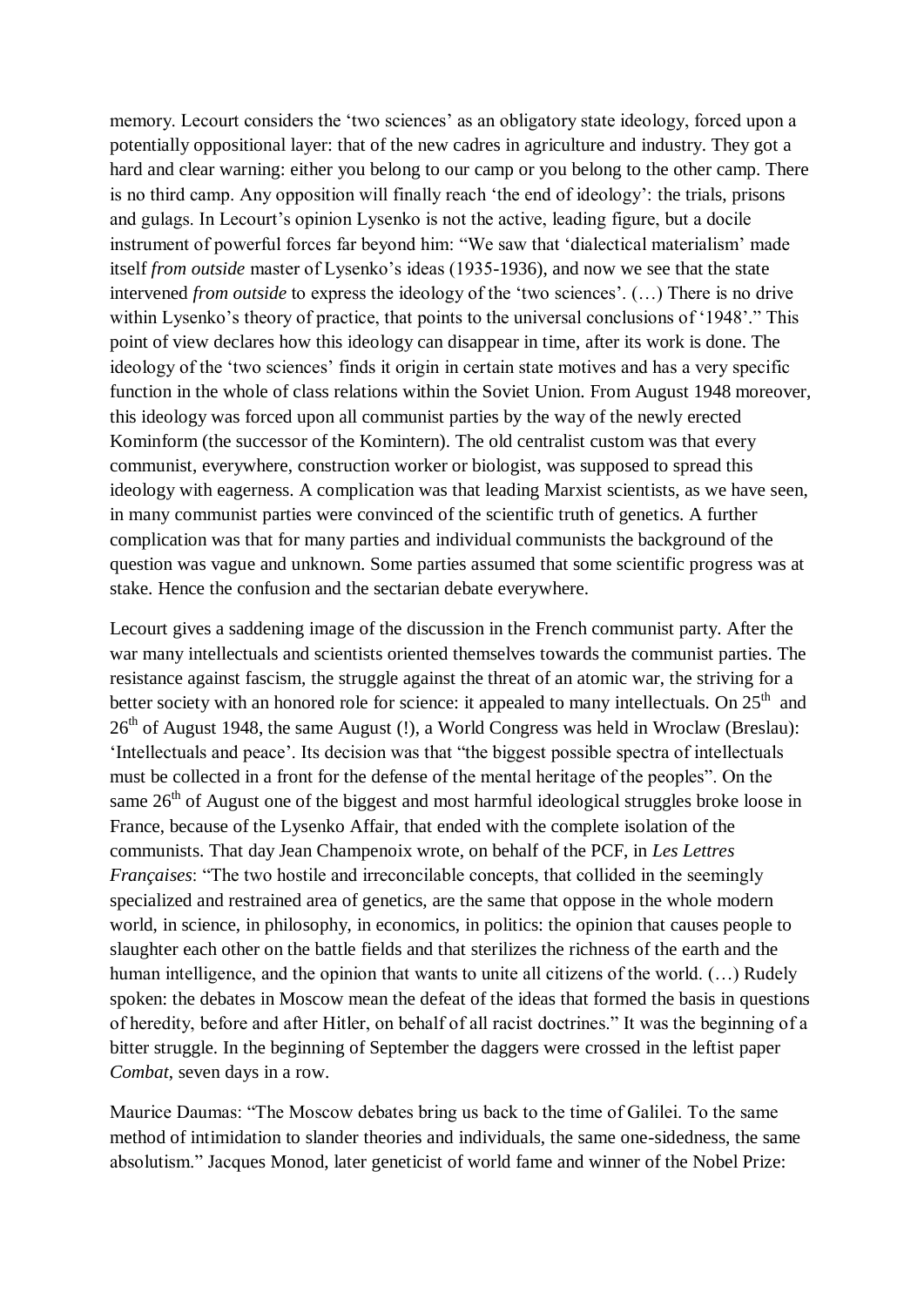"The socialist thinking in the Soviet Union is in a lethal decline. (..) One cannot run away from this conclusion, however painful it may be for everyone who has put his hope on the construction of socialism in Russia." Charles Dumas (socialist): "It is a backlash to the Middle Ages: science must again be subservient to the doctrine of a political ideology." Many waited for the opinion of Marcel Prenant, partisan leader, member of the Central Committee of the PCF, biologist. He tried to reconcile: let the practice speak for itself, but, of course, in the end everything will be explainable within genetics. He is put aside by the PCF, must keep his mouth and is eventually forced to leave the party. A third camp does not exist!

And the PCF of course threw oil on the fire: "The biology of Lysenko is the greatest achievement of the new scientific era: the criticism of classical genetics is the first shock of an earthquake through the whole scientific establishment." Dessanti added that science is a productive force, and the productive forces are a factor in the development of the class struggle. Thus it is logical that every science is a matter of class struggle: especially in its content, its concepts and its theories. The leading intellectual of the party, writer Louis Aragon, ended the discussion with a quasi-religious confession<sup>18</sup>: "Without speaking in favor of one of the two, even a layman can notice that the first direction (genetics) implies a declaration of powerlessness towards the changing of the development of the species, and that the second direction (Lysenko) offers the perspective of the capacity of men to change the development of species and to guide heredity. For someone who doesn"t know dialectical materialism, who is no Marxist, there are less obstacles to *choose* for the first direction than for a Marxist, who doesn"t restrain himself to explain the world but who wants to change the world, and not only in biology but in every field."

Today everyone who contributes to the struggle against nuclear armament and proliferation can imagine how wrecking this hateful debate has been for the cooperation between progressive people. When reading the French debates my reaction is: never more! In the end the French communists were not in charge of the situation, they were puppets in a play that went far beyond their imagination. Though they always played their second part fanatically.

In the Netherlands there was a heated debate on a small scale, but the reflection in the theoretical papers of the Communist Party is very restrained. In 1949 only one page in the theoretical monthly *Politiek & Cultuur* was filled by youngster Ger Harmsen who followed Louis Aragon. The harvest consists of some articles about Mitsjoerin, Lysenko or Lepeshinskaja. In 1966 a retrospective opinion was published by the Bulgarian Polikarov, who criticized the affair<sup>19</sup>. An important witness of the real Dutch debate can be found in *De Vrije Katheder*, the resistance paper of artists and intellectuals that tried to maintain the coalition of progressive people after the war. In December 1948 an opinion appeared of the biologist A.F. Willebrands, who put many arguments in a row and drew an inevitable conclusion: "The merits that Lysenko undoubtedly must have had, cannot hide his shortcomings. The hope must be put forward that these shortcomings will soon be discovered in the Soviet Union." It is surprising that Willebrands knew the work of Lysenko quite well, and that he could evaluate and criticize agrobiology in the framework of genetics. In the next

<sup>1</sup> <sup>18</sup> Louis Aragon, *About the free discussion of ideas*, Kwartaal, 6, 1949.

<sup>19</sup> A. Polikarov, *Philosophical aspects of modern physics*, Politiek & Cultuur, 4, 1966.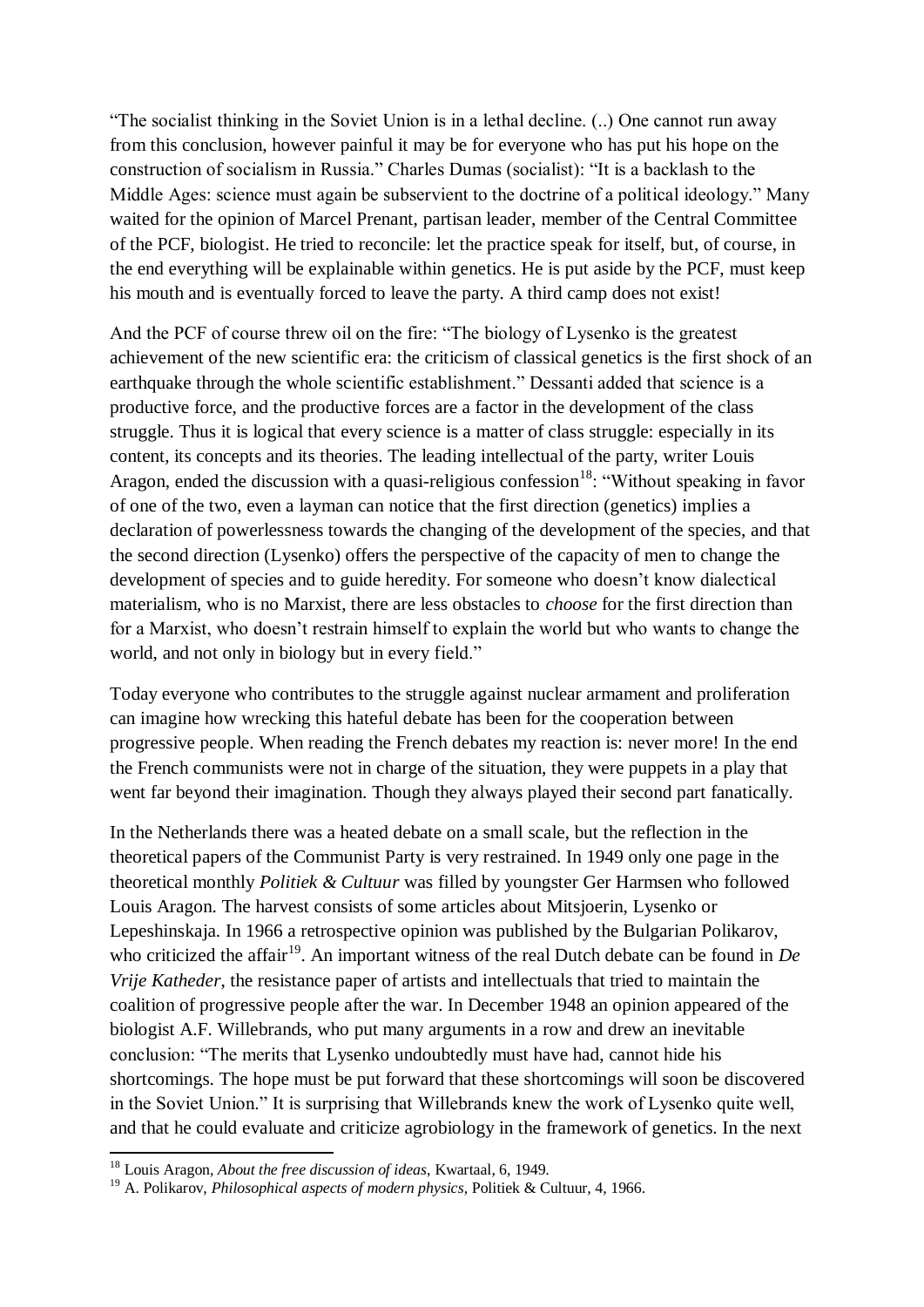edition of the periodical the communist answer was put forward by Ger Harmsen, who used merely political and ideological arguments for his communist confession against genetics. The editors promised further discussion, which was not the case. One of the well known natural scientists from Dutch soil, the mathematician Dirk Jan Struik, entered into the debate in the United States, and he tried, like Marcel Prenant before him, at first to reconcile<sup>20</sup>. The Englishman John Haldane, also an icon of the progressive movement, resolutely declined the opinions of Lysenko<sup>21</sup>. In general Marxist scientists chose, sometimes after some hesitation, for their scientific convictions. In many cases this was accompanied by expulsions and ruptures within the leftist movement. The communists, who already were besieged by the policy of the Cold War, isolated themselves from their natural allies by their sectarian behavior.

We should ask therefore this question: in how far was the ideology of the 'two sciences' really primarily meant for internal purposes in the Soviet Union (hypothesis Lecourt)? The use abroad, in every part of the world, has had very serious consequences, that in the least could have been foreseen. One of these consequences was that the imperialist subjugation of the capitalist states by the United States was again accompanied by the ideological subjugation of the communist parties to the Communist Party of the Soviet Union (CPSU). In post war Europe, where big communist parties had experienced new coalitions, ideas and orientations in the national struggle against fascism, the hegemony of Moscow was restored with big force. The Lysenko Affair and the 'two sciences' played an important role in the restoration of the discipline within the communist movement. That was not by chance, it was aimed at.

In retrospective the slogan of the 'two sciences' was not new. In the labor movement it was quite usual to speak of "two kinds of science", and then a distinction was often made between the "so-called" cultural sciences (mainly ideological) and the natural sciences (mainly real). Though this approach is highly challengeable, the context is quite another one. It would be preferable to speak with Marx about one science that has the task of "bringing back the visual, apparent movement to the proper real movement", or with Einstein "to unite the observable phenomena as deeply as possible by means of systematical thinking"<sup>22</sup>. Work that can be brought in this description of Marx, "it did not matter (…) if this or that thesis was true, but if that thesis was useful or harmful to Capital. Was it suitable or inconvenient, permitted or not. Instead of disinterested research came the paid bragging, impartial scientific research gave way to bad conscience" etcetera, doesn't need to be ornamented with the term 'science'<sup>23</sup>.

By the way, Marx observed that scientific research as such is disinterested! The ideology of the "two sciences" had nothing to do with Marx or Marxism. This observation has been made earlier about Lysenko's criticism of genetics, or about his opinions about the relation between

1

<sup>20</sup> Dirk J. Struik vs Charles H. Blake, *Communism and genetics*, The Tech Engineering News, April 1951.

<sup>&</sup>lt;sup>21</sup> J.B.S. Haldane, *In defense of genetics*, The Modern Quarterly, 4, 1949. In the same periodical a reconciling position of J.D. Bernal.

 $^{2}$  K. Marx, *The Capital*, Volume III; A. Einstein, *Out of my later years*, New York 1950, p. 24.

<sup>23</sup> K. Marx, *The Capital*, Volume I, 1867. Prologue second edition, 1873.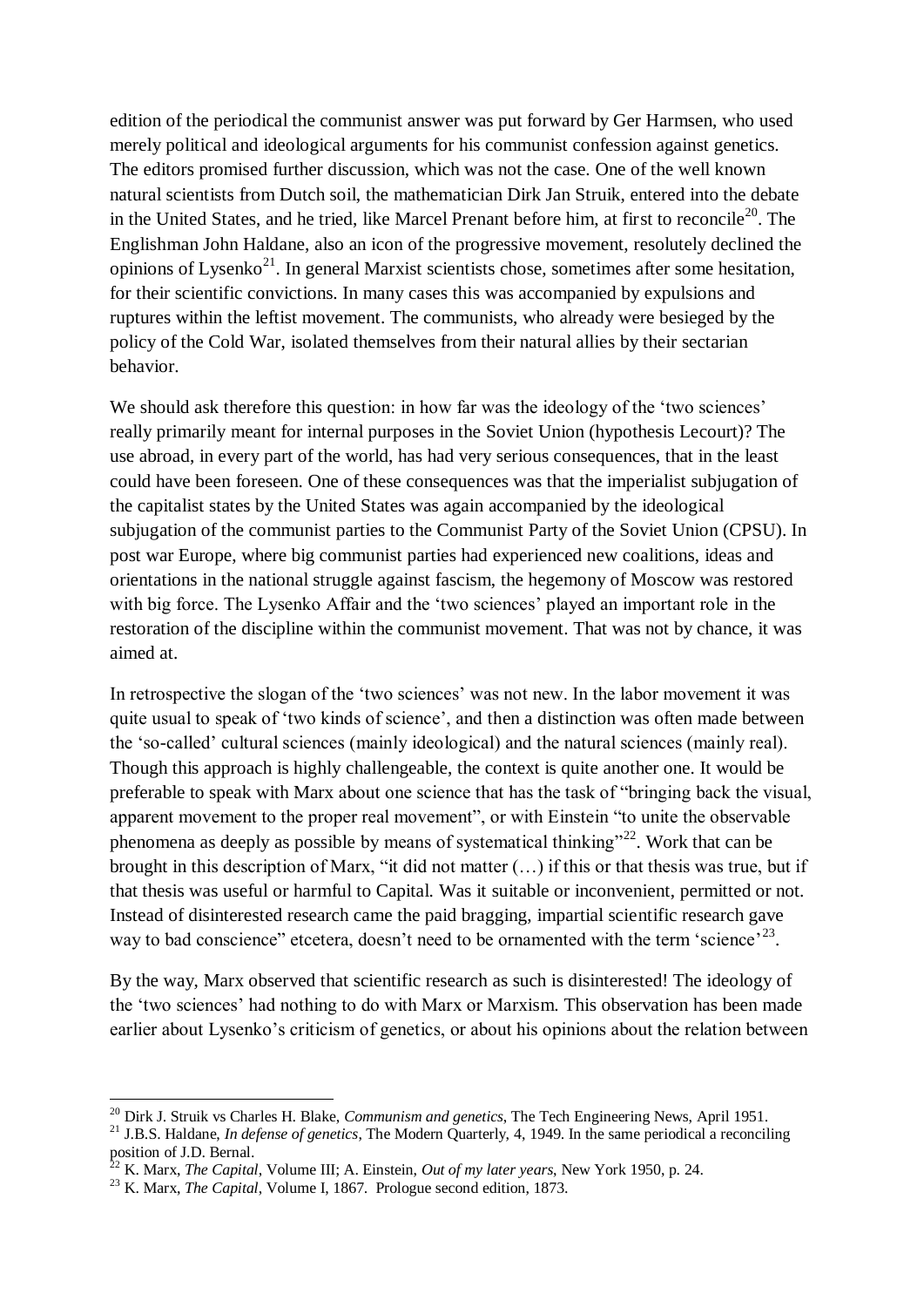theory and practice. It is now necessary to focus on the Soviet version of "dialectical materialism", the state ideology of Stalin, and its relation, if any, to Marxism.

## 5. The "dialectical materialism of Stalin and the Lysenko Affair.

One of the main theses of Lecourt is that Lysenko"s agrobiology must be considered as an application of Stalin"s "dialectical materialism" on the subject of agricultural science. Indeed, the ideas of Stalin in "Historical and dialectical materialism" (Chapter 4 of the "History of the CPSU"), his view on the relation between theory and practice, Lysenko"s agrobiology and the ideology of the 'two sciences' form a logically consistent system. And as Stalin appeals to certain interpretations of the thoughts of Marx, Engels and Lenin, this raises some fundamental questions that I can only mention superficially. I want to treat five fundamental traits of Stalin"s "dialectical materialism": the relation of dialectics to nature (a), the dominant role of the productive forces in the building of socialism (b), the application of dialectics to the agricultural science, the relation between theory and practice (d) and the relation between materialist dialectics and science (e). As will be shown Stalin's 'dialectical materialism' is neither dialectic nor materialist: it violates the nucleus of all Marxist thought.

### a. Dialectics and nature.

Marx and Engels borrowed from the German philosopher Hegel a couple of idealistic dialectical laws, that they reformulated and used in a materialist way. Marx wrote "The Capital" as a living proof of the fertility of a consciously handled materialist dialectics in the science of political economy. From that moment the discussion was ignited about the place of these dialectical "laws" in relation to the substance they describe. Are these "laws" dogma"s, a priori reasoning, that nature has to comply to? Or is it a question of looking and resuming to certain questions, that openly excludes preconceived constructions? Engels wrote a long polemic essay about this subject, that grew known as the *Anti-Dühring*. The author of that name reproached Marx to use preconceived constructions, dialectic crooked paths, philosophical prejudices, dialectic miracles for the believers in The Capital. Engels tried to prove (Volume 1, chapter 12) that Marx used dialectics and formulated certain laws, but only *after* he had presented the scientific data in a convincing and logically consistent way. Dialectics is not a confession of faith: it comes forward in the study and the presentation of the phenomena itself and does not take the place of the tangible research. And though a lot of ambiguities can be observed, one could propose that prominent Marxist scholars had looked to dialectics in this way.

In the thinking of Stalin this way of looking to materialist dialectics is completely put upside down. For him there are iron laws, to which the universe, society or science have to obey. The laws of dialectics are a priori, they "judge" and prescribe… Than a curious discovery can be made. If the world is governed by laws, once and for all, than this way of thinking approaches a "purposeful" view of the world, a "religion": a form of "objective idealism" as the philosophical jargon tells. Than Stalin"s so-called "materialism" is a form of "idealism". The turning round (Stalin) of the turning round (Marx) of Hegel"s idealistic dialectics leaves no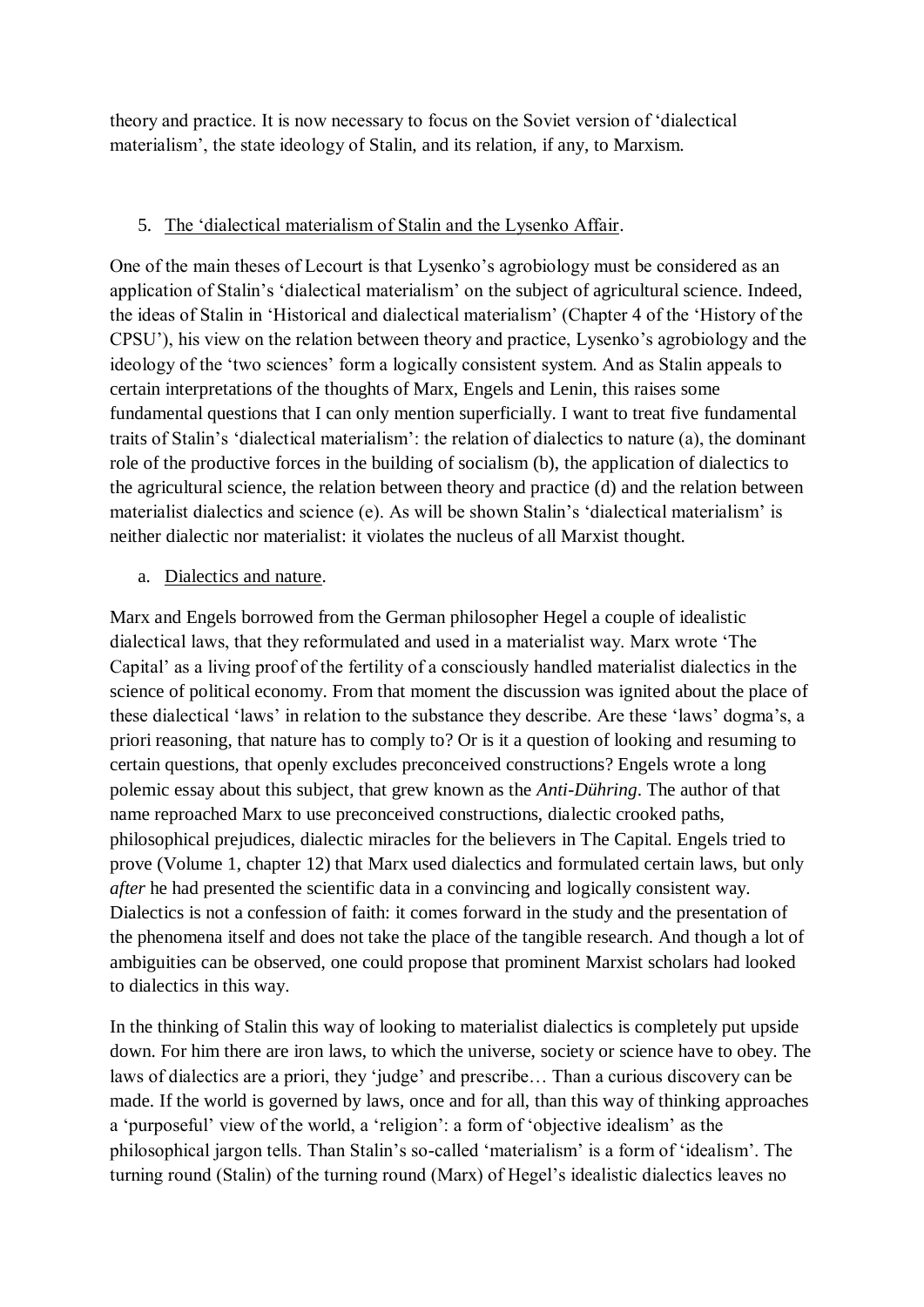other conclusion. Has this turning around been achieved, than the following situation arises: this or that dialectic law *judges* that a certain process, a development, must go in this way. If we have a tangible development, than it will take place like this and not otherwise. I have read some publications from the thirties and forties looking for a conscious admittance of this procedure. And I found a very consistent piece of the Swede Zennström about the philosophy of Stalin<sup>24</sup>. He stated the following: "In the work of Stalin not a trace is left of the known Hegelian triple, that divides a process of development in thesis, antithesis and synthesis. Marx had taken over the terminology of Hegel, partially; for him the laws of dialectics didn"t rule nature and society, but he derived the dialectical laws from the research of nature and society. When the dialectical process could base itself on nature and society (in the Soviet Union, that is..) a different formulation was needed than that of Hegel. Stalin developed the dialectical method with its substantial content." It is clearly formulated here. Stalin turned Marxist dialectics upside down. He started from dialectical laws that govern nature and society a priori. A philosophical revision that lead to an idealistic system, to faith in ideology.

#### b. The prevailing role of the productive forces.

The dominant role of the productive forces is a central conception in the thinking of Stalin. He made a direct connection with Marx" *Prologue* of *A criticism of political economy*, one of the spots where Marx describes his materialist view on history. Two famous passages would become a guideline for Stalin, and they deserve closer examination. They are: "On a certain stage of development the material forces of production of society come into conflict with the given relations of production. (…) An era of socialist revolutions begins. With the change of the economic basis the gigantic superstructure undergoes, more or less rapid, a radical change…", and, "mankind always posits itself tasks, that she can solve, because at closer look one will discover that such a task arises only there where the material conditions for its solution already are present, or are coming into existence." The last passage can be understood as 'voluntarism' in the sense that "a passionate will can overcome any obstacle". The quote of Marx sounds very abstract, is borrowed from Hegel"s dialectical pair of conceptions: "Schranke" (limit) and "sollen" (must). Hegel explained that when something must (soll) be, than it is and it is yet not. But with the mental distinction of this limit (Schranke), it is already behind you<sup>25</sup>. It is a very 'philosophical' sentence, that has been misunderstood. The first quote is even more important. Lecourt observes that in *The Communist Manifesto* the class struggle is the motor of human history, while in this *Prologue* Marx restrains himself to the 'production forces' as the driving force. Of course, people, their capacities and knowledge, take part in this conception of "production forces". But Stalin reads in this passage that the 'productive forces' are the drive of the development of society, and that the production instruments, the working tools (Arbeitsmittel), are the most revolutionary element. A lengthy quote from his *History of the CPSU*: "The second peculiarity of production is that the changes and development always begin with the changes and the development of the production forces, in the first place with the change of the production tools. The productive forces are the most mobile and the most revolutionary element of the

1

<sup>24</sup> P.O. Zennström, *The philosophy of Stalin*, Kwartaal 9, 1949.

<sup>25</sup> G.W.F. Hegel, *Wissenschaft der Logik*, reprint 1972, Volume 1, p. 142.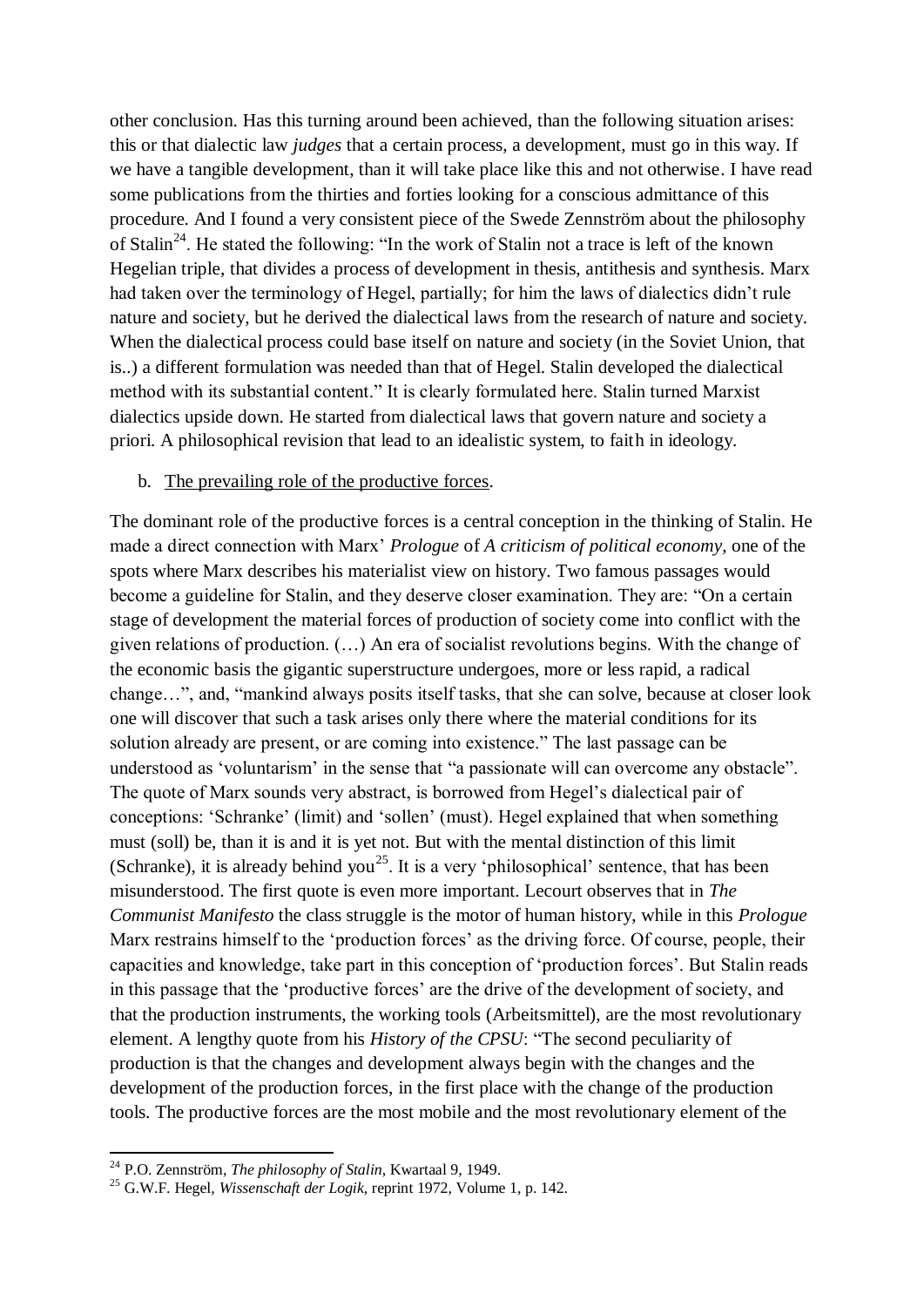production. At first the productive forces of society change, and after that, dependent on these changes and in accordance with them, change the relations of production." As a logical consequence the development of technical artifacts, the tools of labor (and the connected science) must play absolutely the principal part in the construction of socialism. A point of view that cannot be detached from the situation in the Soviet Union in the twenties and thirties, of course. A queue of quotes could be chosen to make clear that for Stalin a change of people"s minds and opinions about society could only arise *after* the change of the economical basis of the society. Then a vicious circle seems to come up: how can changes in the economical basis ever get a socialist character? With the collectivization of agriculture this was not a question: it was brutally forced upon the peasants.

Stalin's mechanical thinking, in which 'interaction' had been replaced by 'one-track-traffic', has had worldwide influences. His philosophically founded absolute priority for the development of the productive forces, techniques, planning, in the construction of socialism, gave communism an "economist" outlook. It is a way of thinking you can still hear when women strive for their rights in society and within communist parties: "you should first fight together, man and women, for socialism, and after that feminism can be fruitful". It is a big merit that the feminists in our party have discovered the 'economist' character of this point of view, and that they have overcome it.

# c. The application of "dialectical materialism" in agrobiology.

The exposition attributed to Stalin in the *History of the CPSU* begins with the following sentences: "Dialectical materialism is the worldview of the Marxist-Leninist party. (…) Historical materialism is the expansion of the theses of dialectical materialism to the phenomena of life in society, the study of society and the study of the history of society.<sup>26</sup>" The iron laws of "dialectical materialism" of Stalin deliver indeed by simple derivation the central theses of Lysenko"s agrobiology. Which can"t surprise, because that was the work of the former geneticist and new party philosopher Prezent in 1936.

Stalin formulates the "law" of universal interaction thus: "Therefore the dialectical method intends that one cannot understand a single phenomenon in nature when it is taken isolated, out of the context of the surrounding phenomena; because every arbitrary phenomenon on every arbitrary domain of nature can be made senseless if it is considered out of its connection with the surrounding conditions." This makes clear that Lysenko makes the interaction with the surrounding, and the conditions of the environment, the principal actor in his definition of heredity. Isolation of heredity in 'genes' is senseless. Moreover, when the dialectical method "requires that phenomena (…) must be considered from the viewpoint of their movement, change, development, rise and decline…", then there is the objection from Lysenko towards Mendel and De Vries that in their conception of hereditary factors "nothing ever changes". And when the dialectical method "judges that a process of development (…) should be considered as a progressing movement, a movement in an upward line.. from lower to higher", than one could imagine, in line with Lysenko, that individuals within the species would and could sacrifice themselves to the welfare of their species. But then there is no

**<sup>.</sup>** <sup>26</sup> J.W. Stalin, *History of the CPSU*, chapter 4, *Historical and dialectic materialism*.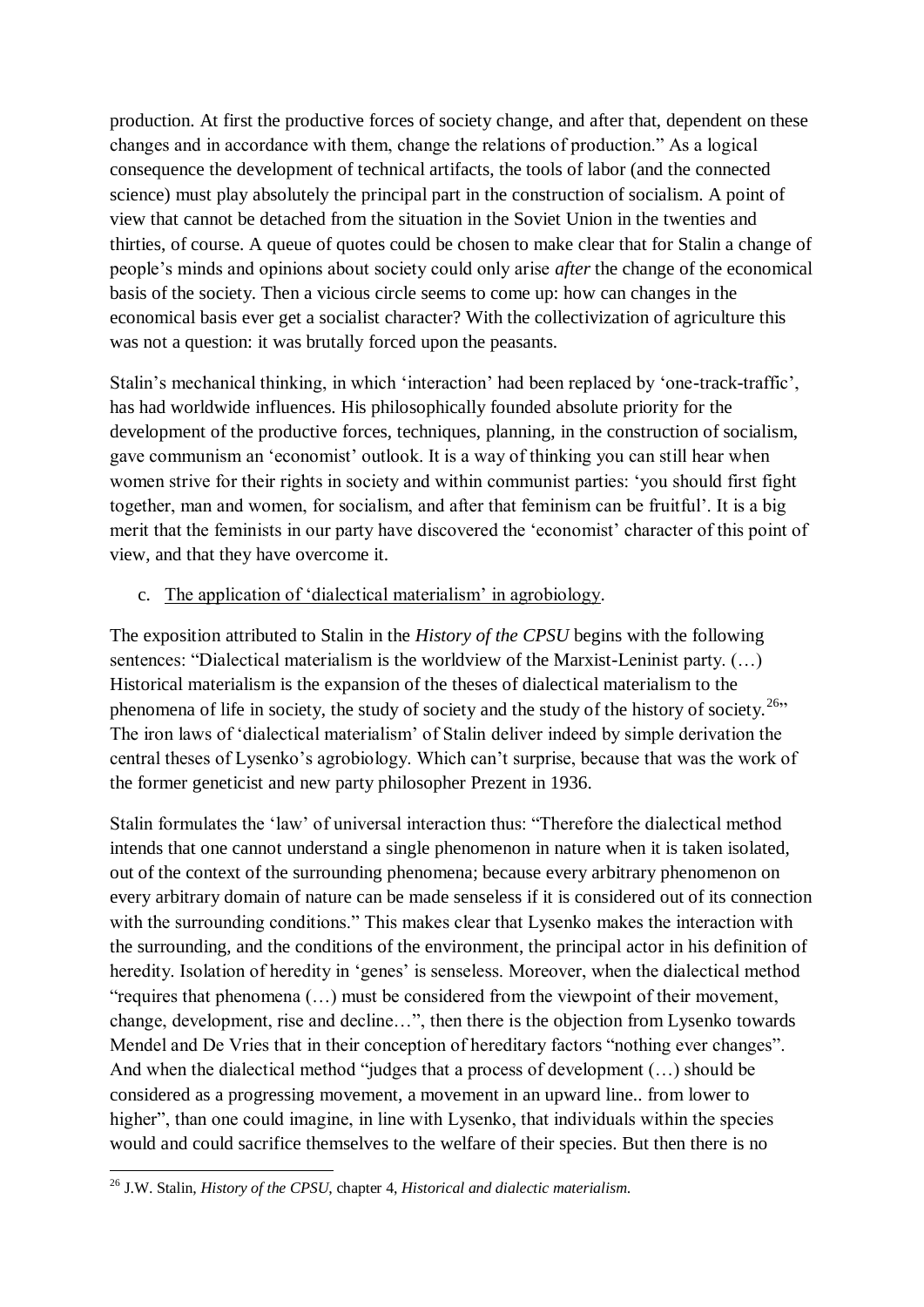distinction with other religious and teleological biological theories! "Dialectical materialism" turns openly out to be a system based on belief.

Lysenko didn"t make fun of party philosophy, but "dialectical materialism" placed Lysenko"s technical practices on a philosophical pedestal.

d. The relation between theory and practice.

The meeting of 1929 with the agricultural economists, in which Stalin proclaimed that only practical results were the touchstone for scientific truth, was a fundamental change of the way Marxists thought about this matter. From now on theory had to give power to practice, and in reverse the power of practice was the potential nucleus of a theory. In the case of Lysenko an effective technique was provided of an incoherent ideology that was greeted as "science". It is all about the idea that practical insights and results will generate theoretical knowledge. A philosophical current, pragmatism, adds: the criterion for the correctness of a theory is whether it gives results in practice, "what works, is true". Practice is both the starting point and the justification of this philosophy.

This conception appears to play a big role in the Lysenko Affair. In general terms it means that (political) ideology will let itself guide by the experiences of the moment, by practice, without theoretical foundation. This is a background of the many inexplicable changes of the course, without discussion, the sudden adjustments of the opinions in the light of a (new) practice, that were typical in the political practice of Stalin. In the Lysenko Affair the communist parties outside the Soviet Union had to do away, in 1948, with the convictions and ideas of the thirties. Without any theoretical reflection, without debate or criticism, without synthesis. That was the usual practice, more the rule than the exception.

When compared with the exposition of Lenin in *The leftist current* about the judgment of mistakes in (political) theory, the change is striking: "The attitude of a political party as regards her mistakes is one of the most important and surest indications for the serious character of the party. To acknowledge a mistake openly, to lay bare the causes, to analyze the situation that has roused it and to consider attentively how to make the mistake undone; that is the characteristic of a serious party…" This idea of the huge importance of the "mistake" in political theory reminds of the discussion about falsification in science theory. Stalin did not bother about such trivialities, opened the road to blind practicing and the political line of the moment.

e. "Dialectical materialism" and science.

The relation "dialectical materialism" and science, in Stalin"s view, can be resumed now. *If* the laws of dialectics are the proper laws of nature, *than* every science is the application of these laws on a particular domain. Then all sciences must be laid under the "sieve" of "dialectical materialism' to smooth roughness and to correct mistakes. If a certain science, like genetics, resists such a sift, than this false science has to be reconstructed on the basis of the dialectical laws. The new "scientific" terms and laws of that domain can simply be derived, with some skill, from the philosophical system of categories of "dialectical materialism". In this opinion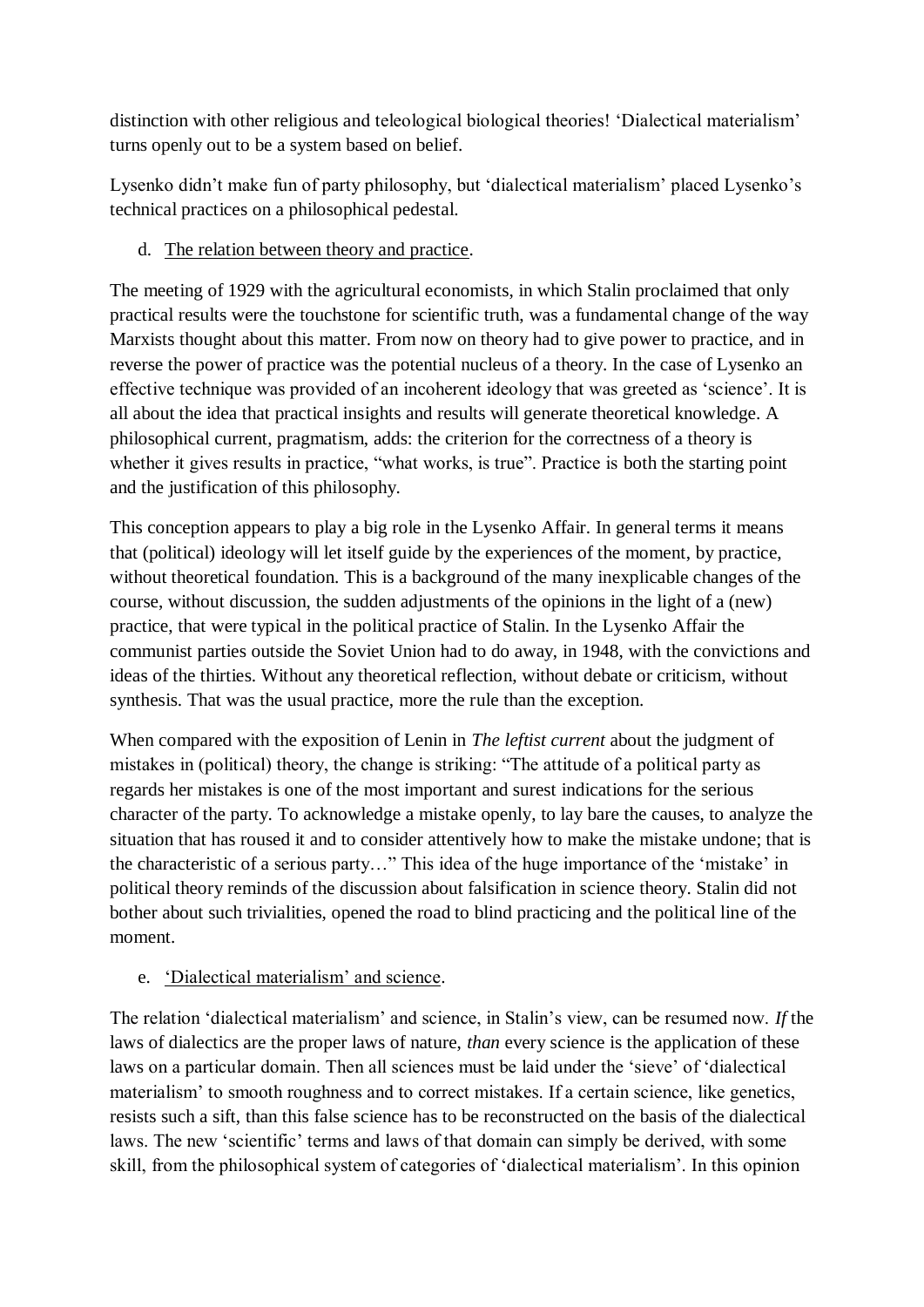'dialectical materialism' is 'science of sciences'. And if the communist party is the carrier of 'dialectical materialism', and represents as such 'the ideas of the working class', than this leads inevitably to the 'two sciences', the 'proletarian' (on the sieve) and the 'reactionary' (through the sieve). "Dialectical materialism" is a closed system, guarded by power, immune for every criticism from within or from outside. It has been just that: for decades.

It cannot be the objective in this article to give a positive formulation of materialist dialectics as opposed to its Byzantine degeneration. Perhaps one quote of Marx from the already cited *Prologue* that gives an adequate characteristic of his 'dialectics': "In her mystical form dialectics grew a German (add: Russian) fashion, because it seemed to glorify the existing. In her rational shape dialectics is (…) an annoyance and an atrocity, because it encloses with the positive understanding of the existing the understanding of its negation, of its necessary decline, because it considers every form in its development and its transiency, because it can"t be bluffed, and because its nature is critical and revolutionary…"

# 6. Some final remarks on behalf of the communist party.

The Lysenko Affair has not been exhausted by my annotations. There are many aspects that deserve more attention or better treatment. Some remarks I already made, but are again stressed now. It was indeed about the relationship of the communist party, materialist dialectics and (natural) science. In the thought of Stalin the relationships are simple. The Party is the carrier of 'dialectical materialism', the highest philosophy, 'science of sciences'. What is there for Dutch communists in this story?

I want to make some remarks about these relationships: between science and materialist dialectics (a), between the party and materialist dialectics (b) and between the party and science (c).

### a. About science and materialist dialectics.

In the preceding pages *everything* appeared to be "dialectical materialism". Whether the opinions of Darwin, Mendel, Stalin, Lysenko: there was always a time when this label was pasted on an opinion (eventually to be removed). And because that label covered everything, in the end it embraced *nothing*. The mysticism of this "dialectics", that glorified the existing power and always was right, has caused many scientists to loathe this way of thinking. The French geneticist Monod, winner of the Nobel Prize, wrote in a *Prologue* of the French translation of Medvedew"s book on Lysenko that "dialectical materialism" was a kind of animism, a mockery of science. That has grown the current opinion under scientists, socialists and even communists. Still the Lysenko Affair doesn"t spontaneously lead to such a conclusion. Stalin"s "dialectical materialism" was a mysticism, glorifying his reign, that had not so much to do with the original dialectics of the founders of communism and socialism. One could of course trace how it was possible that such a degeneration took place. Because Stalin broke himself loose of former opinions, but for many people, among them quite a few intellectuals, his writings stayed within the continuity of Marxist thought. My own position is that I would defend materialist dialectics in such a debate.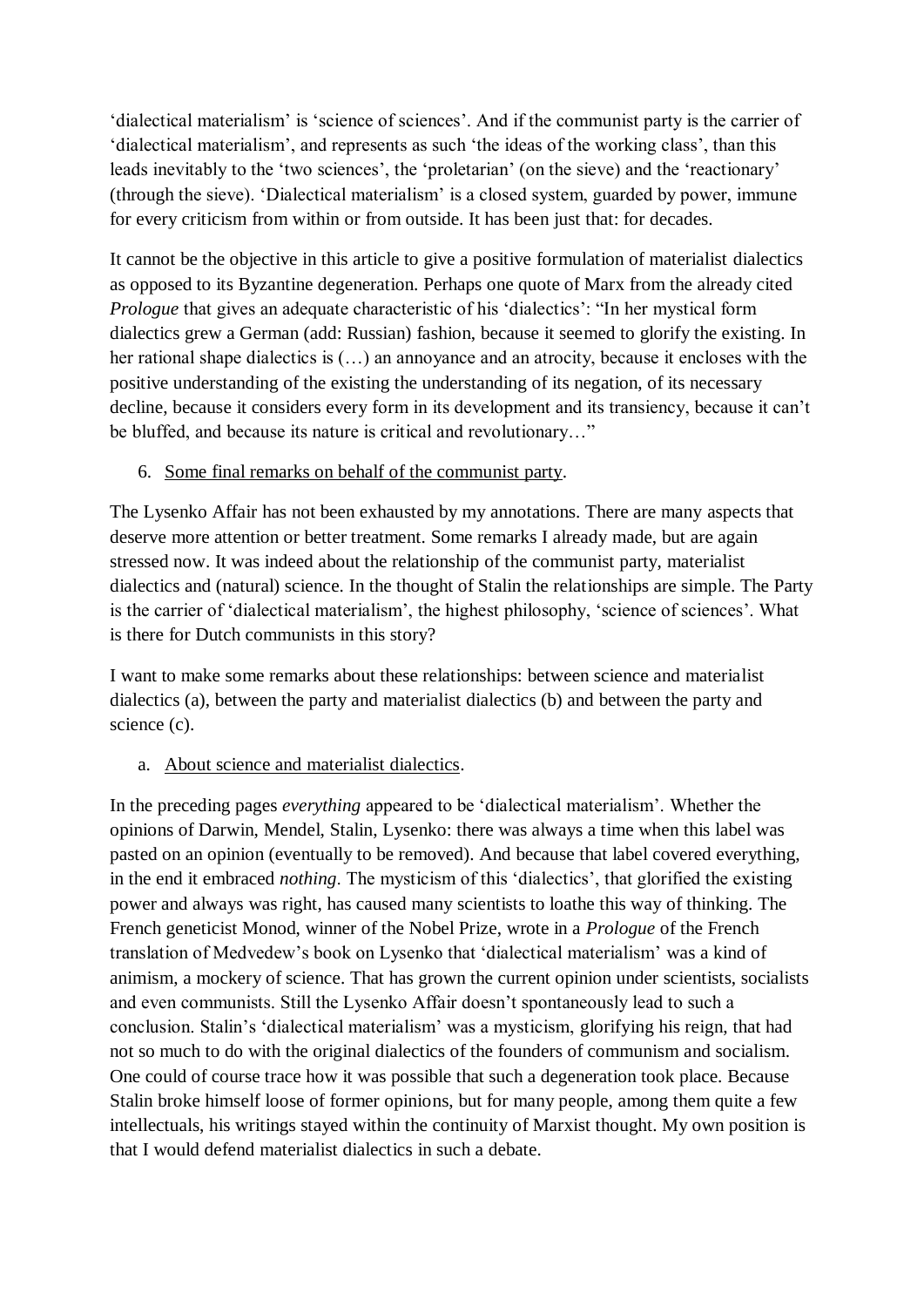About the relation between materialist dialectics and science: it is useful and common to interpret and propagate dialectics as new results of science *afterwards*, as did the books of Prenant and Kastein, but it would be more creative to use dialectics consciously as a method of thinking prior to the elaboration of experiences and data, prior to the making of suppositions.

b. About the communist party and materialist dialectics.

In the Lysenko Affair the communist party came forward as the carrier of "dialectical materialism'. The party however cannot be a 'carrier' of such a philosophy. For at least two good reasons. The first is that materialism and dialectics, the world view and the method of thinking, are in the possession of everyone; they are a part of our cultural heritage, not exclusively destined for communists. The second reason is that one cannot expect that communists would be the carriers of a specific way of thinking. Communists unite on a political world view, that is made explicit in a political program and the according practice. So on the one hand the support for materialist dialectics is broader, on the other hand smaller.

My idea would be that the party has to make more "work" of materialist dialectics by bringing it into debate. That would be a big progress as compared to the present situation with only some organized attention when individuals take initiatives for lectures or history lessons. Perhaps there is a trauma at hand when 'dialectical materialism' is at stake, not only because of the Lysenko Affair. A discussion about the subject would be a condition for a critical reevaluation.

c. About the communist party and science.

In the Lysenko Affair a communist party in power behaved itself as an oracle for the people that work in scientific professions. This idea goes back to the term "scientific socialism", with which Marx and Engels characterized their theory as opposed to the "utopian socialism" of some predecessors. One can indeed express with this term that the new socialism tried to found itself on the basis of the results of scientific research (like Marx in *The Capital*). But the identification that is implied between "socialism" (parties, and so on) and "science" has proved self deceiving. A communist party is not at all "scientific", even when it wants to use proper scientific arguments in economy or sociology for its daily work.

In our party there is a widespread consciousness that the content of scientific work is not an instrument of party politics, is as such dispassionate and impartial. On the other hand this vision should not result in the idea of an "autonomous" science, that we best should keep at distance. Because the speed and the degree of scientific development require a planning of society with a debate in society, parties and parliament about priorities in scientific development. For a (communist) party abstinence is not an option, but participation in this debate with an own contribution and an own scientific institute. And there is the need for "theoretical struggle" (a term of Engels). In genetics there is much debate, it is a real arena of opinions and controversy. Not only about DNA, and how to handle experiments in agriculture on open fields. But also because rightist groups come forward with new race theories that misuse (again) results of genetics. A (communist) party must play a role to stimulate debates,